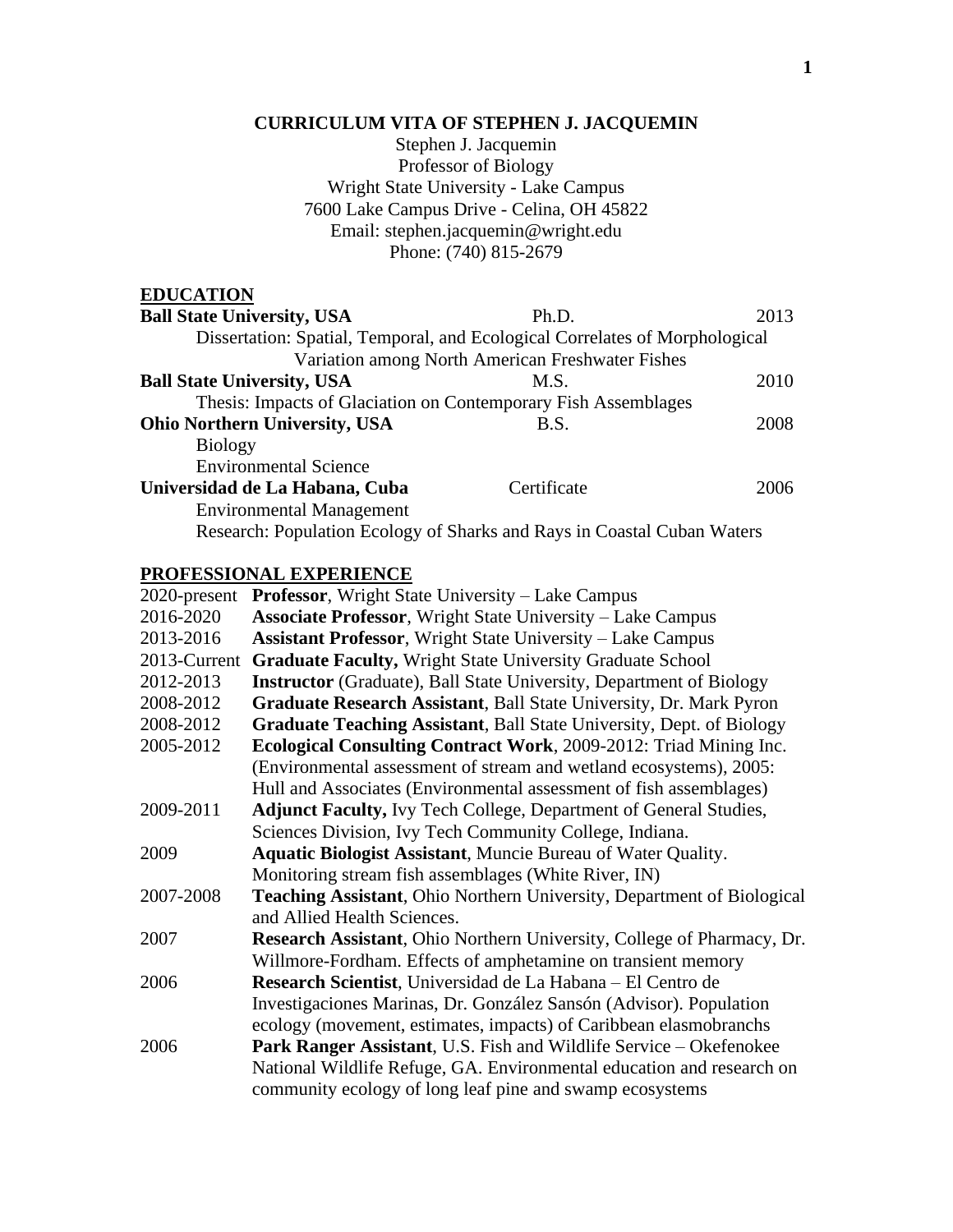2005 **Research Assistant**, The Ohio State University, Dr. Andrew Vitz and Dr. Marja Bakermans. Survivorship, habitat use, and movement estimates for mature forest birds (ovenbird, cerulean warbler, worm-eating warbler)

# **PROFESSIONAL SOCIETY INVOLVEMENT**

American Society of Ichthyologists and Herpetologists (ASIH), American Fisheries Society (AFS), Ohio Academy of Sciences (OAS), Indiana American Fisheries Society (IAFS), PULSE – Society for Undergraduate Life Science Education, American Society of Literature and the Environment (ASLE), Tri Beta Biological Honor Society (BBB)

# **PROFESSIONAL AWARDS AND RECOGNITION**

- 2019 Outstanding Faculty Service Award (2018) Wright State University Lake Campus
- 2018 Honorary Research Associate Professional Affiliation with McWane Science Center, Birmingham, Alabama
- 2017 Outstanding Faculty of the Year (2016) Wright State University Lake Campus
- 2016 Ohio Association of Two-Year Colleges (OATYC) Award Nominee: 2015- 2016 OATYC Teacher of the Year
- 2016 American Fisheries Society Indiana Chapter, Best Professional Paper Award
- 2015 Southwest Ohio Council Higher Education (SOCHE) Faculty Excellence Award
- 2015 Wright State University Presidential Award for Faculty Excellence: Early Career Achievement Award
- 2015 Wright State University Presidential Award for Excellence: Outstanding Unit (Lake Campus Year of Compassion Participant)
- 2015 Outstanding Faculty of the Year (2014) Wright State University Lake Campus
- 2014 Excellence in Teaching (Wright State Core Education) Student Nominated (BIO 1070 Health and Disease)
- 2014 Excellence in Teaching (Wright State Core Education) Student Nominated (BIO 1050 Biology of Food)
- 2012 American Fisheries Society Indiana Chapter, Best Student Poster Award
- 2010 Ball State University Fisheries Graduate Student of the Year
- 2010 American Fisheries Society North Central Division, Joan Duffy Award
- 2010 American Fisheries Society Indiana Chapter, Best Student Paper Award
- 2010 American Fisheries Society Indiana Chapter, Best Student Poster Award
- 2009 American Fisheries Society North Central Division, Joan Duffy Award
- 2009 American Fisheries Society Indiana Chapter, Best Student Paper Award
- 2009-11 Ball State University Recognizable Graduate Student Award
- 2006 United States Fish and Wildlife Service 500 Hour Volunteer Award

# **TEACHING**

**COURSES TAUGHT** (course number, course title, number of times taught)

*Wright State University (Updated Spring 2021)*

BIO 1120/1120L - Cells and Genes – 8 lecture (1 online), 14 lab (2 hybrid)

BIO 1150/1150L – Organisms and Ecosystems – 8 lecture (1 online), 14 lab (2 hybrid)

BIO  $1050/1050L - Biology$  of  $Food - 5$  lecture, 7 lab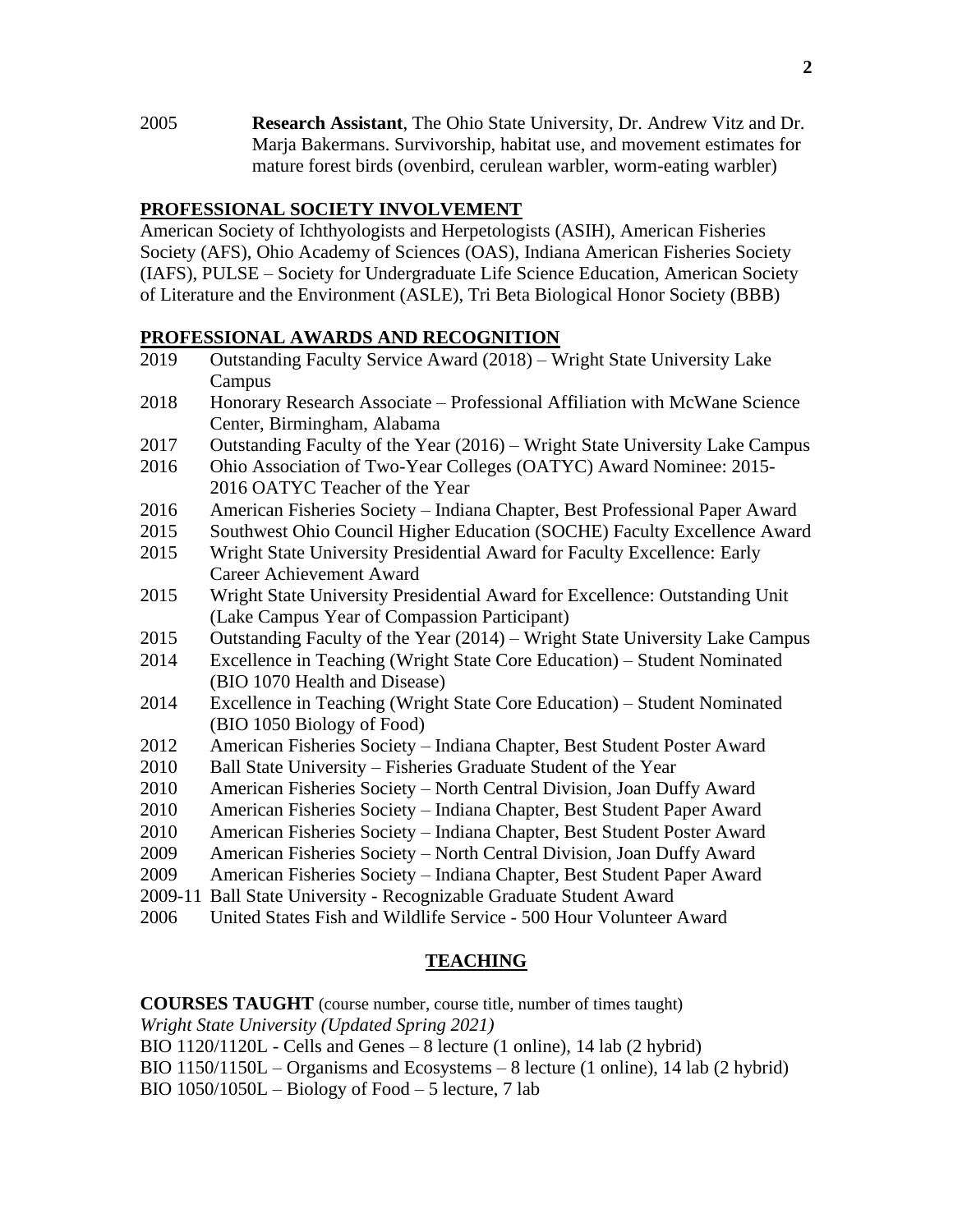BIO 1060/1060L – Global Ecology and Biodiversity – 3 lecture, 3 lab (lab co-instructed)

BIO 1070/1070L – Health and Disease – 5 lecture, 8 lab

BIO 2310/2310L – Ecology – 6 lecture (1 online), 6 lab (1 hybrid)

BIO 3150/3150L – Invertebrate Zoology – 4 lecture (1 online), 4 lab (1 hybrid)

SM 4000 – Senior Capstone Integrated Sciences – 1 (1 hybrid)

BIO 4020 – Current Literature in Biology – Foundations of Ecology - 1

BIO  $4750/4750L$  – Ichthyology – 3 lecture (1 online), 3 lab (1 hybrid)

BIO 4990 – Special Problems in Biology - 9

ME 4910 – Capstone Design (Senior Mech. Engineering Design Project Advisor) - 5

BIO 8000 – Graduate Seminar – Aquatic Ecology and Scientific Communication - 1

BIO 8990 – Graduate Research – 5

*Ivy Tech College*

BIOL 105 – General Biology – 1 lecture, 1 lab

BIOL 101 – Anatomy and Physiology – 1 lecture, 1 lab

*Ball State University*

BIOL 112 – Principles of Biology II – 1 lecture, 1 lab

BIOL  $444$  – Ichthyology – 2 lab

BIOL 216 – Ecology – 1 lecture, 1 lab (graduate assistant)

BIOL  $484$  – Aquatic Entomology – 1 lab (graduate assistant)

BIOL  $432$  – Invertebrate Zoology – 2 labs (graduate assistant)

ZOOL 330 – Structure and Development of Vertebrates – 1 lab (graduate assistant)

*Ohio Northern University*

BIOL  $368$  – Ichthyology – 1 lab (teaching assistant)

BIOL 233 – Invertebrate Zoology – 1 lab (teaching assistant)

*U.S. Fish and Wildlife Service – Okefenokee National Wildlife Refuge, Georgia* Regular naturalist lectures on natural history topics (ecology, ecosystem dynamics, etc.)

# **ACADEMIC PROGRAM, CURRICULUM, AND COURSE DEVELOPMENT**

Current **Independent Studies**. Facilitated numerous independent studies with science students to expand their understanding of water quality and ecology 2014-2020.

- 2020 **Integrated Science Studies.** Bachelor of Science. Co-planned and helped facilitate two formal tracks (Pre Professional Health Studies and Earth and Biological) within the existing program.
- 2016 **Program Reviews and Assessment Planning.** Created program review templates for both the AS in Biology as well as BS in Integrated Science Studies to assist in assessment during accreditation processes.
- 2015 **Integrated Science Studies.** Bachelor of Science. Program emphasizes interdisciplinary nature of science by building core competencies in biology, geology, chemistry, and physics while providing flexibility that positions students for professional careers, graduate study, and more. **Role: Program Co-Creator.**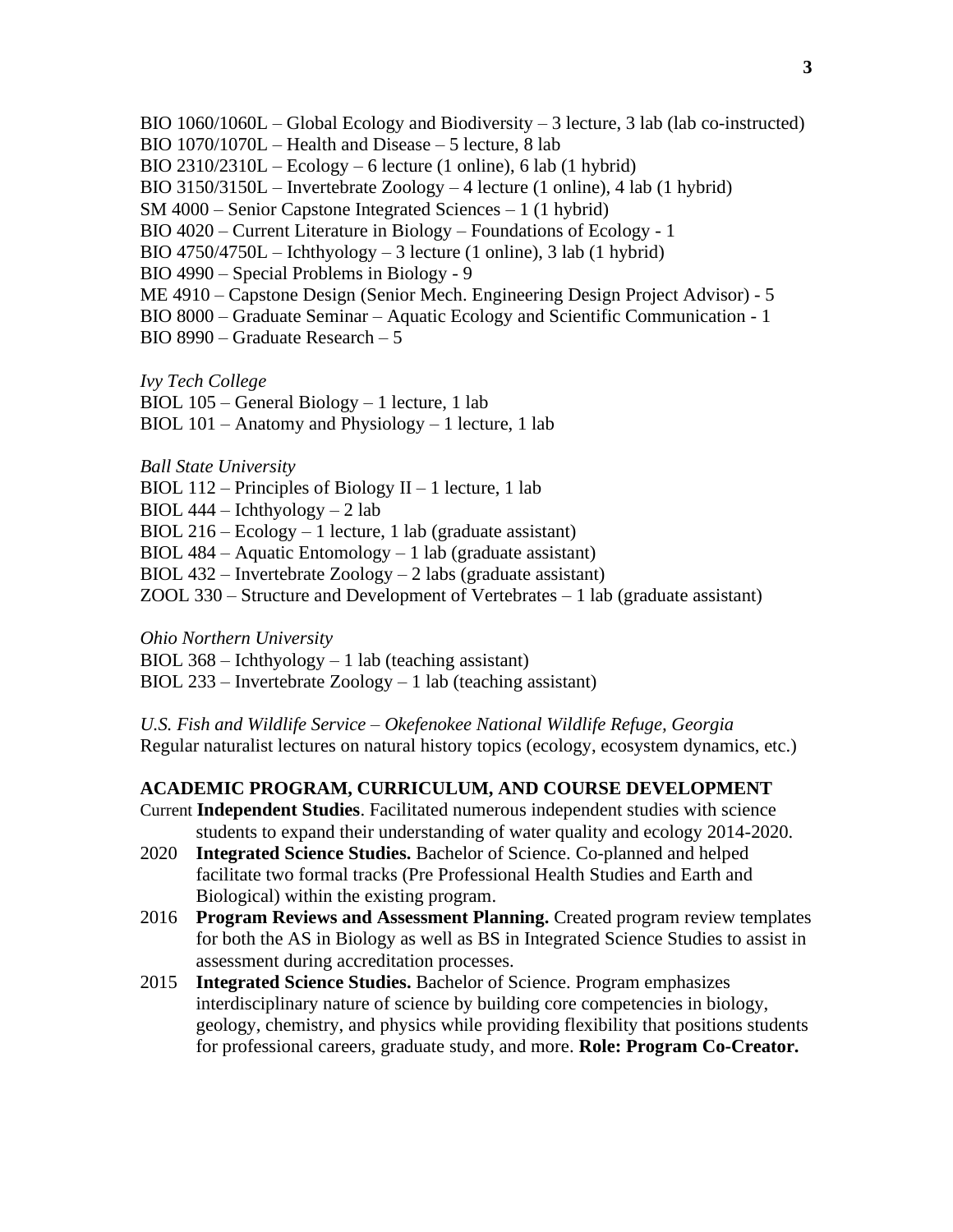2014 **Ichthyology Course.** BIO 4750/4750L (6750/6750L). Undergraduate and graduate course which explores fish diversity with special emphasis on evolution, anatomy, physiology, ecology, and Ohio fishes. **Role: Course Creator.** 

# **UNDERGRADUATE STUDENT PROJECT SUPERVISION AND ADVISEMENT**  (student names in parentheses, \*denotes project publication) 2021 **Special Problems in Biology BIO 4990.** Undergraduate independent study on communicating in the sciences (Cobb). 2021 **Special Problems in Biology BIO 4990.** Undergraduate independent study on harmful algal bloom population dynamics in GLSM (Morden). 2020-2021 **Senior Mechanical Engineering Capstone Project 1.** ME4910 course. Remote sensing enviro drone (Froning, Martin, Kuehl, Baker, Hiestand). 2020-2021 **Senior Mechanical Engineering Capstone Project 2.** ME4910 course. Remote sensing enviro drone (Stephens, Neumier, Bett, Brook, Hemmel). 2020 **Special Problems in Biology BIO 4990.** Undergraduate independent study on nutrient/coliform runoff and best management practices (Birt). 2019-2020 **Undergraduate Research Assistants**. Stream microbial research on Ecoli processing by wetlands (Ewing, Axe, Grube, Senger, Posada, Kinney). 2018-2019 **Special Problems in Biology BIO 4990.** Undergraduate independent study on invertebrate zoology, evolution, and taxonomy (Poore). 2017-current **Undergraduate Research Assistants.** Water quality lab research (Active WSU Students: Ewing, Strang. Former WSU Students: Mazzone, Gnau, Ricketts, Crites, Poore, MacDonald, Birt, Cobb). 2018-2019 **Senior Mechanical Engineering Capstone Project.** ME4910 course. Swimming performance chamber (Stammen, Meckstroth, Will, Felver). 2016-2017 **Senior Mechanical Engineering Capstone Project.** ME4910 course. Swimming performance chamber (Boyd, Moore, Beyke, Knapke). 2016-2017 **Undergraduate Research Assistants.** Fisheries research on swimming performance (Smith, Schemmel, Huelsman). \*Published 2018. 2015-2016 **Special Problems in Biology BIO 4990.** Undergraduate independent study on swimming performance in fishes (Schoenherr). 2015-2016 **Special Problems in Biology BIO 4990**. Undergraduate independent study on diel variation in lotic fishes (Huelsman). 2014-2015 **Engineering Design Project.** Undergraduate independent study on design of swimming performance chambers (Fuerst, Barhorst, Pontius, Adkins). 2014-2015 **Special Problems in Biology BIO 4990.** Undergraduate independent study on multivariate statistics in paleobiology of blastoids (Moeller). 2014-2016 **Special Problems in Biology BIO 4990.** Undergraduate independent study on near shore fish variation in Grand Lake (Smith). 2014-2015 **Special Problems in Biology BIO 4990.** Undergraduate independent study on tooth shape variation in paleo sharks (Fuller). 2013-2015 **Undergraduate Research Assistants.** Paleobiology research (WSU Students: Whetstone, Jones, \*Published 2015) 2009-2013 **Undergraduate Research Assistants.** Ball State undergraduate ecology projects on gastropods, crayfish, and fishes. Studies explored variation in *Physa* morphology (Garza), freshwater drum age and growth (Owen \*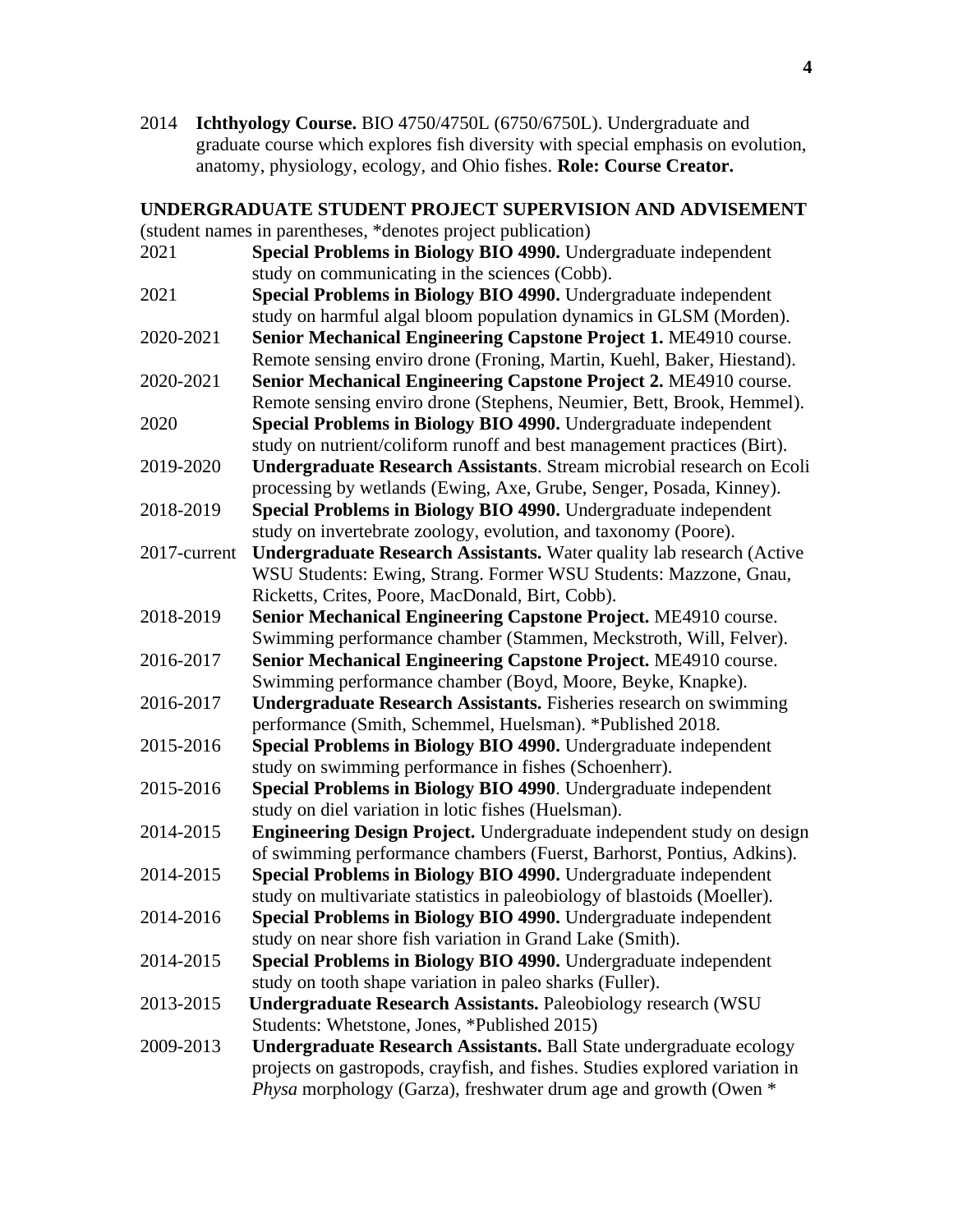Published 2014), freshwater pleuroceridae niche (Ross \* Published 2014), body shape and size of *Elimia* (Settineri \*Published 2013), stable isotopes in fishes of midwestern lotic and lentic systems (Miller \*Best Student Poster IAFS 2010, \*Published 2014), and morphology of sand shiner populations over time (Schritter).

#### **GRADUATE STUDENT THESIS / DISSERTATION ADVISEMENT**

- 2018-present **Greg McGlinch**, The Ohio State University, College of Food, Agricultural, and Environmental Sciences, PhD Program. Dissertation Topic: Development of agronomic recommendations for Winter Malting Barley. **Committee Member** (*Invited Outside Appointment*).
- 2018-present **Michaela Mitchell,** Wright State U., Environmental Sciences, PhD. Dissertation Topic: Morphological changes in Chondrichthyan dentition over the Late Permian-Triassic transition – detecting effects of evolutionary constraints on niche occupation. **Committee Co-Chair**.
- 2018-2020 **David Peterman,** Wright State University, Environmental Sciences, PhD. Dissertation Topic: Hydrostatics and hydrodynamics of prominent heteromorph ammonoid morphotypes and the functional morphology of ammonitic septa. Graduated Spring 2020. **Committee Member**.
- 2018-2020 **Ryan Shell,** Wright State University, Environmental Sciences, PhD. Dissertation Topic: Stratigraphy and vertebrate pale of a Pennsylvanian/Permian marine ecosystem, West-Central Texas and Northeastern Kansas. Graduated Summer 2020. **Committee Member**.
- 2017-2019 **Matthew Hoenig**, Wright State University, EES, MSc. Thesis: Chondrichthyan diversity within the Burlington-Keokuk fish bed of southeast Iowa and northwest Illinois (Mississippian: Osagean). Graduated Spring 2019. **Committee Member**.
- 2015-present **Angela Clayton,** Wright State U., Environmental Sciences, PhD. Dissertation Topic: Paleontology, ecology, stratigraphy, lithology, and form of a Late-Mississippian (Chesterian) vertebrate bearing limestone within the Leitchfield Formation, Kentucky. **Committee Member**.
- 2015-2017 **Anthony Bell**, Wright State University, Biology, MSc. Thesis Topic: Ecomorphology of Bluegill *Lepomis macrochirus* in the Grand Lake St Mary's watershed. Graduated Fall 2016. **Committee Chair.**
- 2015-2017 **Michaela Mitchell**, Wright State U., EES, MSc. Thesis: Origins of filter feeding in Lamniformes. Graduated Fall 2016. **Committee Member**
- 2015-2017 **Maxwell Bertsos**, Wright State University, EES, MSc. Thesis: Spatial variation in tooth shape of Miocene populations of *C. megalodon* across ocean basins. Graduated Fall 2016. **Committee Member.**

#### **TEACHING AND PROFESSIONAL DEVELOPMENT**

- 2018 Are You Ready for Harmful Algal Bloom Season? Sponsor: YSI Webinar.
- 2017 Curriculog Training Workshop. Sponsor: Wright State-Office of the Registrar.
- 2016 IVDL and Pilot Live Workshop. Sponsor: Wright State-Center for Teaching and Learning (CTL).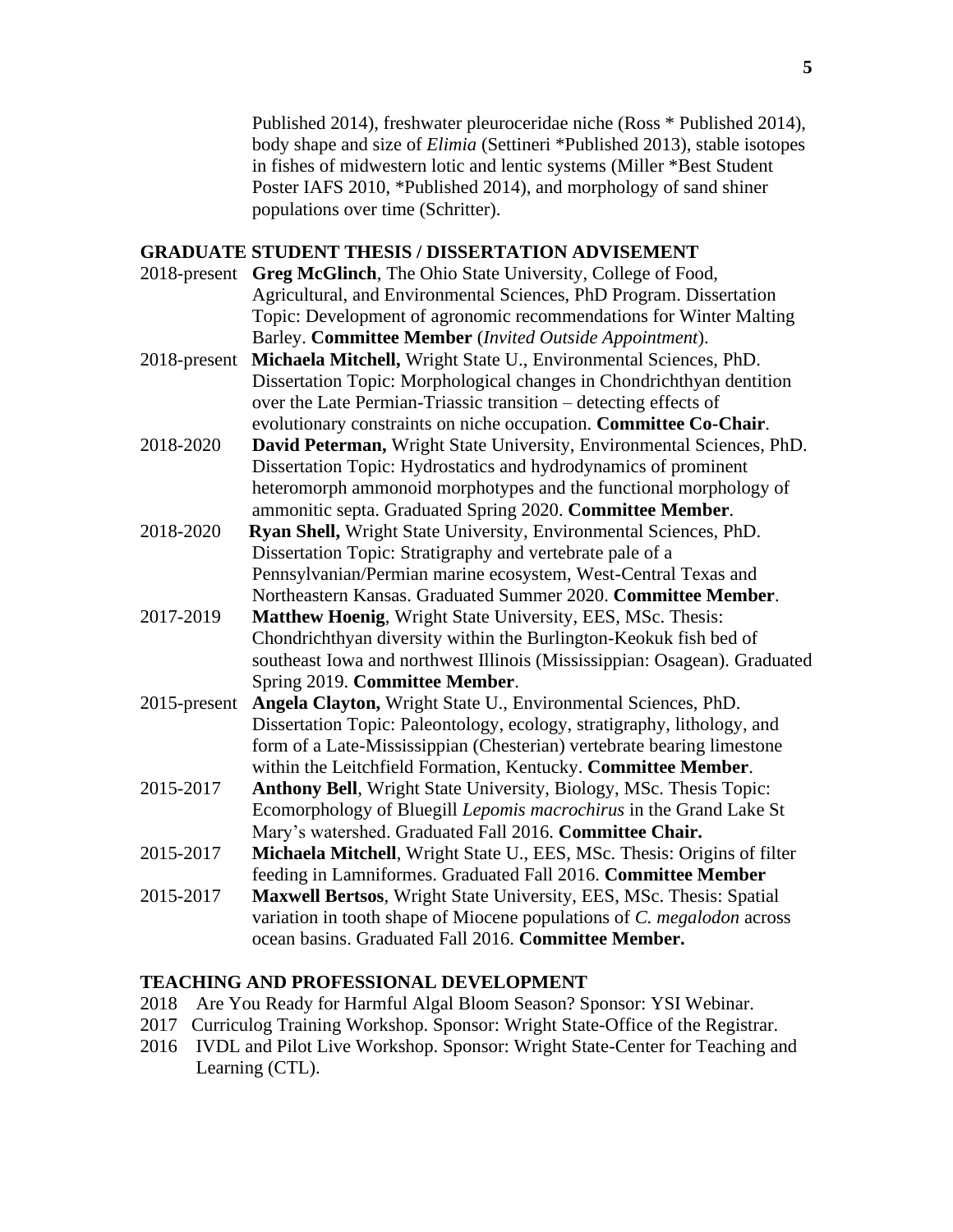- 2016 Evaluating Alternatives for Fish Passage and Reintroduction Planning at a Watershed Scale. Sponsor: American Fisheries Society.
- 2016 Safe Space Training. Sponsor: Wright State Office of LGBTQA Affairs.
- 2015-2016 Lake Campus Faculty Development Workshop Series. Attended workshops pertaining to community engagement, teaching strategies, and research.
- 2015 Scale-Up Classroom Workshop: Sponsor: Wright State– Center for Teaching and Learning (CTL).
- 2015 Quality Matters Certificate Nationwide Apply Quality Matters Rubric Design Standards for Online and Blended Course Design: Sponsor: Quality Matters.
- 2015 Active Learning Workshop: Sponsor: Wright State– Center for Teaching and Learning (CTL).
- 2014 Writing Bootcamp. Sponsor: Wright State– Lake Student Success Center.
- 2013 Introduction to Research and Sponsored Programs. Sponsor: Wright State– The Office of Research and Sponsored Programs (RSP).
- 2013 Search Committee Training. Sponsor: Wright State–Office Equity and Inclusion.
- 2013 R Statistical Programming for Fisheries Professionals. Sponsor: Indiana American Fisheries Society.
- 2013 Engaging Every Student and Assessing their Progress with Technology: Turning Point Clickers. Sponsor: Wright State– Center for Teaching and Learning.
- 2013 Teaching Evaluation, Interpretation, and Affecting Change in the Classroom. Sponsor: Ball State– General Biology Education.
- 2012 Vision and Change in Undergraduate Biology Education: A Call to Action. National Science Foundation and American Association for the Advancement of Science. Sponsor: PULSE Community.

#### **SCHOLARSHIP**

**REFEREED JOURNAL PUBLICATIONS** (\*undergraduate, \*\*graduate student authors) 45. Doll JC, **Jacquemin SJ**. *Accepted – In Press.* Incorporation of feeding functional group information informs explanatory patterns of long-term population changes in fish assemblages. PeerJ. DOI: 10.7717/peerj.9007

- 44. McGlinch GJ\*\*, **Jacquemin SJ**, Lindsey LE. 2021. Estimating winter malting barley grain yield with fractional green canopy cover. Crop, Forage, and Turfgrass Management X(X): DOI: 10.1002/cft2.20079.
- 43. Jaqueth AL, **Jacquemin SJ**. 2020. Potential of pasture grasses to reduce soil runoff in simulated spring seeding applications. *Forage and Grazing Lands Brief*. Crop, Forage, and Turfgrass Management 6(1): DOI: 10.1002/cft2.20071.
- 42. **Jacquemin SJ**, McGlinch G, Dirksen T, Clayton A. 2020*.* On the potential for saturated buffers in northwest Ohio to remediate nutrients from agricultural runoff. PeerJ. DOI: 10.7717/peerj.9007
- 41. **Jacquemin SJ**, Junker CR, Cubberley MS. 2020. Does a prolonged faculty strike in higher education affect student achievement in first year general education courses? Journal of Collective Bargaining in the Academy 11 (Article 6): 1-17.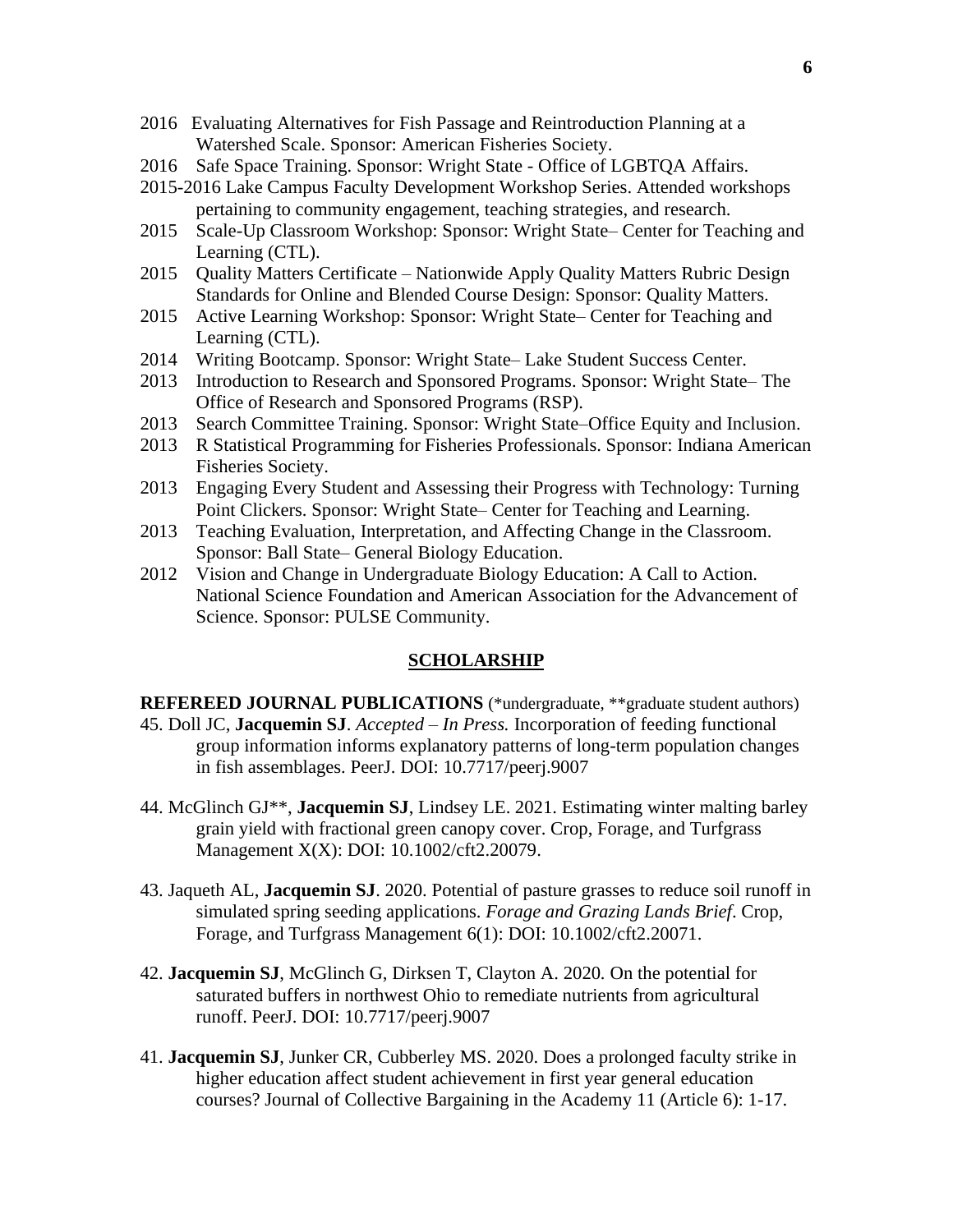- 40. Doll JC, **Jacquemin SJ.** 2019*.* Bayesian model selection in fisheries management and ecology. Journal of Fish and Wildlife Management 10(2): 691-707.
- 39. **Jacquemin SJ**, Junker CR, Doll JC. 2019. The branch effect: understanding multicampus enrollment and student success. The Journal of Continuing Higher Education 67(1): 1-12.
- 38. Ebersole J, **Jacquemin SJ.** 2018*.* A Late Miocene (Hemphillian) freshwater fish (Osteichthyes) fauna from Mobile County, Alabama, USA. Historical Biology: 1-14. DOI:10.1080/08912963.2018.1530995.
- 37. Mitchell MG\*\*, Ciampaglio CN, **Jacquemin SJ**. 2018*.* Convergent evolution in tooth morphology of filter feeding Lamniform sharks. Southeastern Geology 53(2): 63-80.
- 36. Nichols C\*, Smith A\*, Huelsman S\*, Schemmel C\*, Doll JC, **Jacquemin SJ**. 2018. Preliminary understanding of complexities in swimming performance of common minnow (Cyprinidae) taxa. The Ohio Journal of Science 118(2): 16-24.
- 35. Doll JC, **Jacquemin S**. 2018*.* Introduction to Bayesian modeling and inference for fisheries scientists. Fisheries 43(3): 152-161. *Manuscript Ranked in the Top 20 Most Downloaded Fisheries (Am. Fisheries Society) Journal Articles of 2018*.
- 34. **Jacquemin SJ**, Johnson LT, Dirksen TA, McGlinch G. 2018. Changes in water quality of Grand Lake St. Marys watershed following implementation of a manure application ban. Journal of Environmental Quality 47(1): 113-120. *Study Selected for Journal Issue Cover Page Feature*.
- 33. Bertsos MJ\*\*, Ciampaglio CN, **Jacquemin SJ**. 2017. Spatial variation in tooth shape of Miocene populations of *Carcharocles megalodon* across ocean basins. Southeastern Geology 52(4): 179-194.
- 32. Ciampaglio CN, **Jacquemin SJ**, Fabian AJ. 2017*.* Morphological analysis of the Blastoid taxa *Metablastus wortheni* and *Tricoelocrinus woodmani* with emphasis on taxonomic implications. Southeastern Geology 52(4): 205-222.
- 31. Bell A\*\*, **Jacquemin SJ**. 2017. Evidence of morphological and functional variation among Bluegill *Lepomis macrochirus* populations across Grand Lake St. Mary's watershed area. Journal of Freshwater Ecology 32(1): 415-432. DOI: 10.1080/02705060.2017.1319429.
- 30. Junker CR, **Jacquemin SJ**. 2017. How does literature affect empathy in students? College Teaching 65(2): 79-87. DOI: 10.1080/87567555.2016.1255583.
- 29. **Jacquemin SJ**, Pyron M. 2016. 100 years of hydrologic alterations and morphological variation in Cyprinidae fishes. BMC Ecology 16(1): 1-18. DOI: 10.1186/s12898-016-0104-x.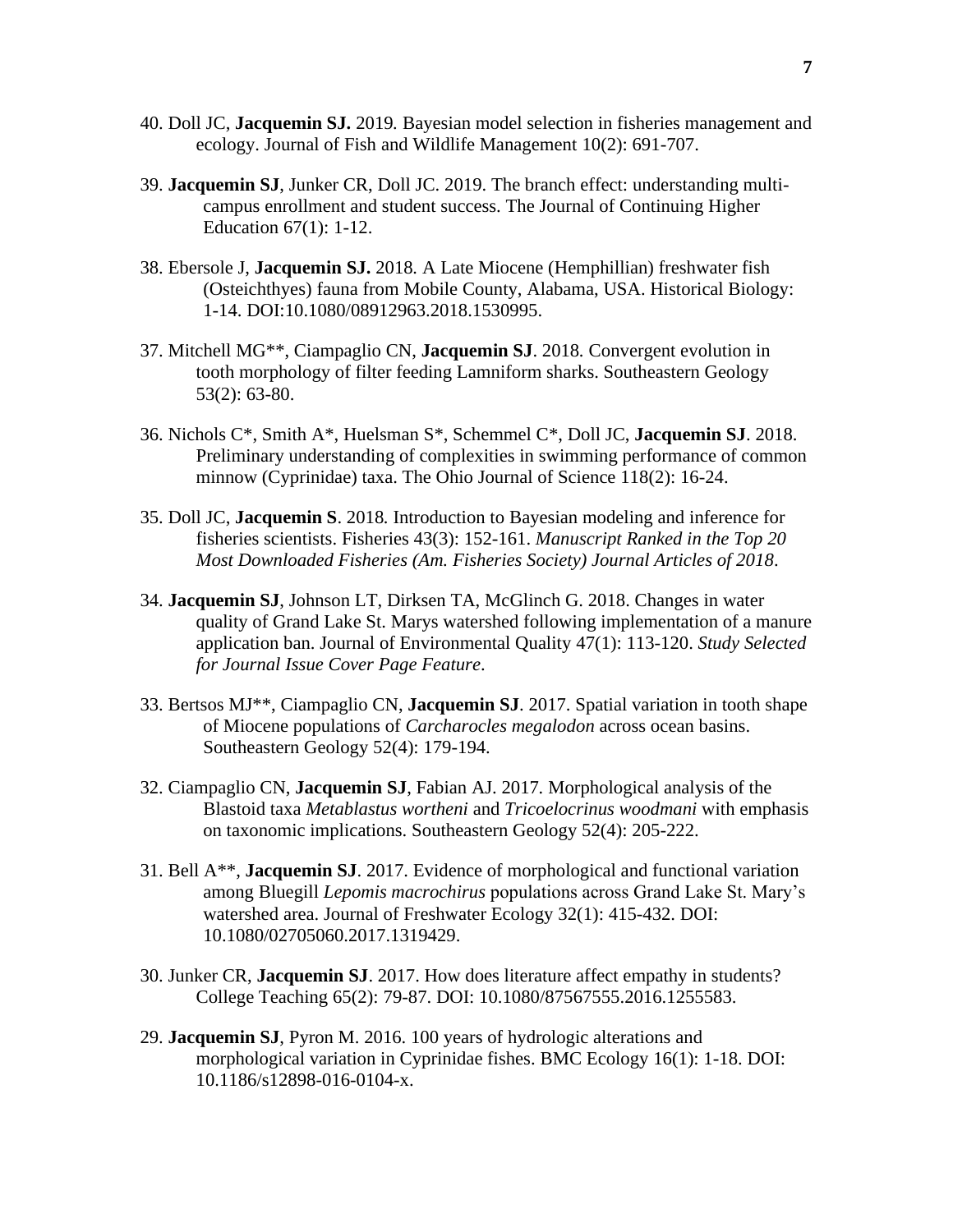- 28. Junker CR, **Jacquemin SJ**. 2016*.* On the implementation of an interdisciplinary teaching strategy for an environmental literature course. Interdisciplinary Studies in Literature and Environment (ISLE) 23(2): 395-411. DOI: 10.1093/isle/isw038.
- 27. **Jacquemin SJ**, Ebersole JA, Dickinson WC, Ciampaglio CN. 2016. Late Pleistocene fishes of the Tennessee River Basin: an analysis of a late Pleistocene freshwater fish fauna from Bell Cave (site ACb-2) in Colbert County, Alabama, USA. PeerJ. DOI: 10.7717/peerj.1648.
- 26. **Jacquemin SJ**, Cicimurri DJ, Ebersole JA, Jones M\*, Whetstone Z\*, Ciampaglio CN. 2016*.* Evidence that adaptations in functional tooth heterodonty do not occur in early cladodont sharks. PalArch - Journal of Vertebrate Palaeontology 13(1): 1- 20.
- 25. **Jacquemin SJ**, Doll JC. 2015*.* Macroecology of North American suckers (Catostomidae): tests of Bergmann's and Rapoport's rules. Ecology and Evolution 5(18):3895-3904. DOI: 10.1002/ece3.1637.
- 24. Dillon RT, **Jacquemin SJ**. 2015*.* The heritability of shell morphometrics in the freshwater pulmonate gastropod, *Physa*. PLOS ONE 10(4): e0121962. DOI:10.1371/journal.pone.0121962.
- 23. Cavanaugh J, **Jacquemin SJ**. 2015*.* A large sample comparison of grade based student learning outcomes in online vs. face-to-face courses. Online Learning 19(2): 1-8.
- 22. **Jacquemin SJ**, Doll JC, Pyron M, Allen M, Owen DAS\*. 2015*.* Effects of flow regime on growth rate in freshwater drum, *Aplodinotus grunniens*. Environmental Biology of Fishes 98(4): 993-1003.
- 21. Ross B\*, **Jacquemin SJ,** Pyron M. 2014*.* Does variation in morphology correspond with variation in habitat use in freshwater gastropods? Hydrobiologia 736(1):179- 188.
- 20. **Jacquemin SJ,** Doll JC. 2014. Body size and geographic range do not explain long term variation in fish populations: A Bayesian phylogenetic approach to testing assembly processes in stream fish assemblages. PLOS ONE 9(4): e93522. DOI:10.1371/journal.pone.0093522.
- 19. **Jacquemin SJ,** Bernot MJ, Smelser L. 2014*.* Twitter (social media) in the higher education classroom: a student and faculty assessment of use and perception. Journal of College Science Teaching 43(6): 22-27.
- 18. **Jacquemin SJ**, Pyron M, Allen M, Etchison L. 2014*.* Freshwater drum (*Aplodinotus grunniens* Rafinesque) diet in the Wabash River: effects of body size, river location, and sex. Journal of Fish and Wildlife Management 5(1): 133-140.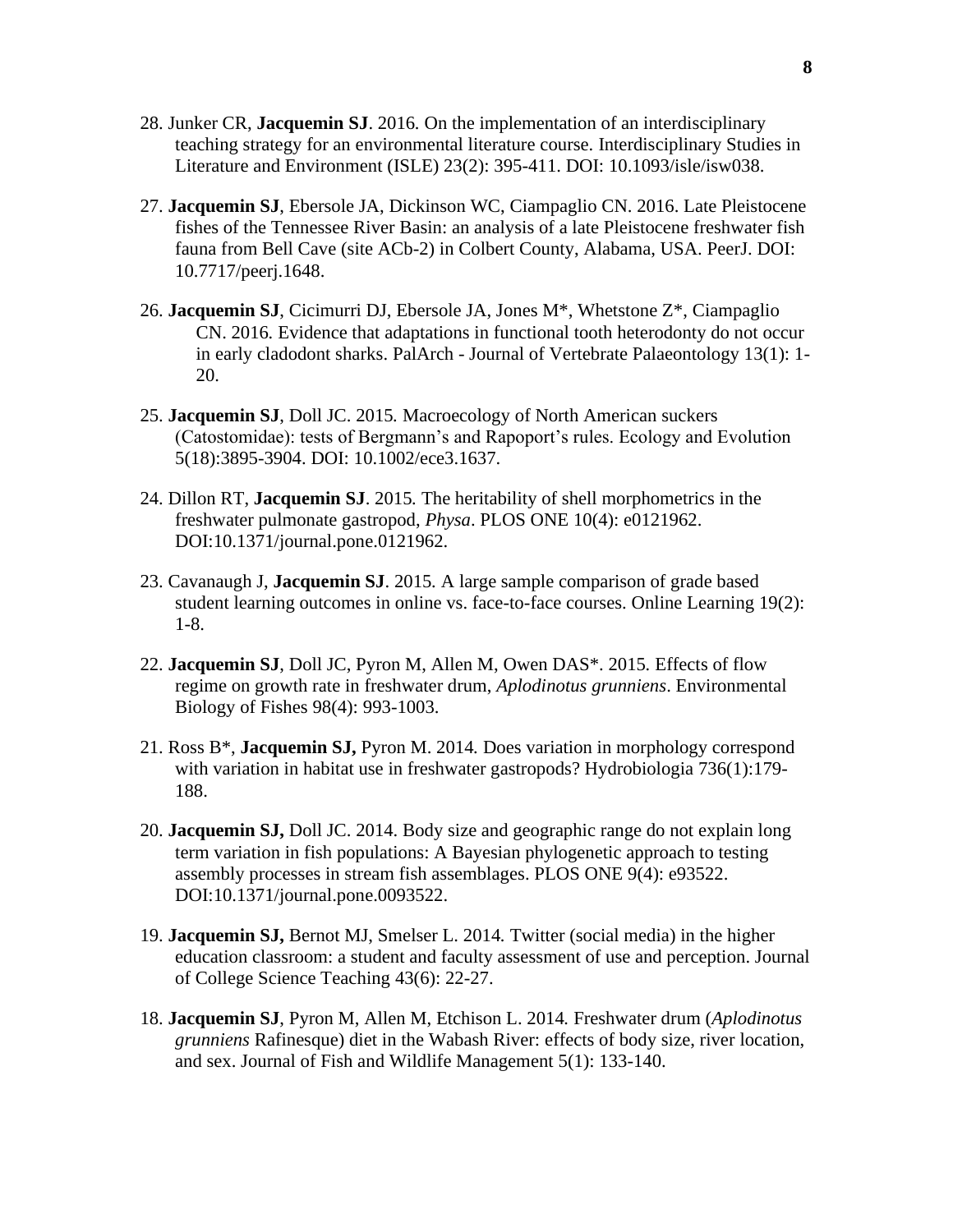- 17. Krall D, Lim S, Cooper A, Burleson P, Rhoades D, **Jacquemin SJ**, Willmore D, Spears M, Willmore C. 2014 (Published Electronically 2013). Withdrawal effect of chronic amphetamine exposure during adolescence on complex maze performance. Addiction Biology 19(4): 634-642*.*
- 16. **Jacquemin SJ**, Miller C\*, Pyron M. 2013. Identifying local scale food web variation using stable  $\delta^{13}C$  and  $\delta^{15}N$  isotopes in a central Indiana reservoir and downstream river. Proceedings of the Indiana Academy of Science 122(2): 62-68.
- 15. Gaston K, **Jacquemin SJ,** Lauer T. 2013*.* The influence of preservation on fish morphology in museum collections. Acta Ichthyologica et Piscatoria 43(3): 219-227.
- 14. **Jacquemin SJ**, Pyron M. 2013*.* Effects of allometry, sex, and river location on morphological variation of freshwater drum *Aplodinotus grunniens* in the Wabash River, USA. Copeia (4): 740-749.
- 13. Perry WL, Jacks AM, Fiorenza D, Young M, Kuhnke R, **Jacquemin SJ.** 2013*.*  Effects of water velocity on the size and shape of rusty crayfish, *Orconectes rusticus*. *Invited submission – Special Issue – Crayfish Biology, Ecology, and Conservation,* Freshwater Science (JNABS) 32(4): 1398-1409.
- 12. Owen DAS\*, Settinera A\*, **Jacquemin SJ,** Pyron M. 2013*.* On the contribution of allometry to morphological variation in a freshwater gastropod *Elimia livescens*. Proceedings of the Indiana Academy of Science 121(2): 163-166.
- 11. Pyron M, T Pitcher, **Jacquemin SJ**. 2013*.* Evolution of mating systems and sexual size dimorphism in North American Cyprinids. Behavioral Ecology and Sociobiology 67(5): 747-756.
- 10. Dillon R, **Jacquemin SJ,** Pyron M. 2013. Cryptic phenotypic plasticity in populations of the freshwater prosobranch snail, *Pleurocera canaliculata.*  Hydrobiologia 709(1): 117-127.
- 9. **Jacquemin SJ**, Doll JC. 2013. Long-term fish assemblages respond to habitat and niche breadth in the West Fork White River, Indiana. Ecology of Freshwater Fish 22(2): 280-294.
- 8. **Jacquemin SJ**, Martin E\*, Pyron M. 2013. Morphology of bluntnose minnow *Pimephales notatus* (Cyprinidae) covaries with habitat in a central Indiana watershed. American Midland Naturalist 169(1): 137-146.
- 7. Dunithan A\*, **Jacquemin SJ**, Pyron M. 2012. Morphology of *Elimia livescens*  (Mollusca) in Indiana, USA covaries with environmental variation. American Malacological Bulletin 30(1): 127-133.
- 6. Etchison L\*, **Jacquemin SJ**, Allen M, Pyron M. 2012. Morphological variation of rusty crayfish *Orconectes rusticus* (Cambaridae) with gender and local scale spatial gradients. International Journal of Biology 4(1): 163-171.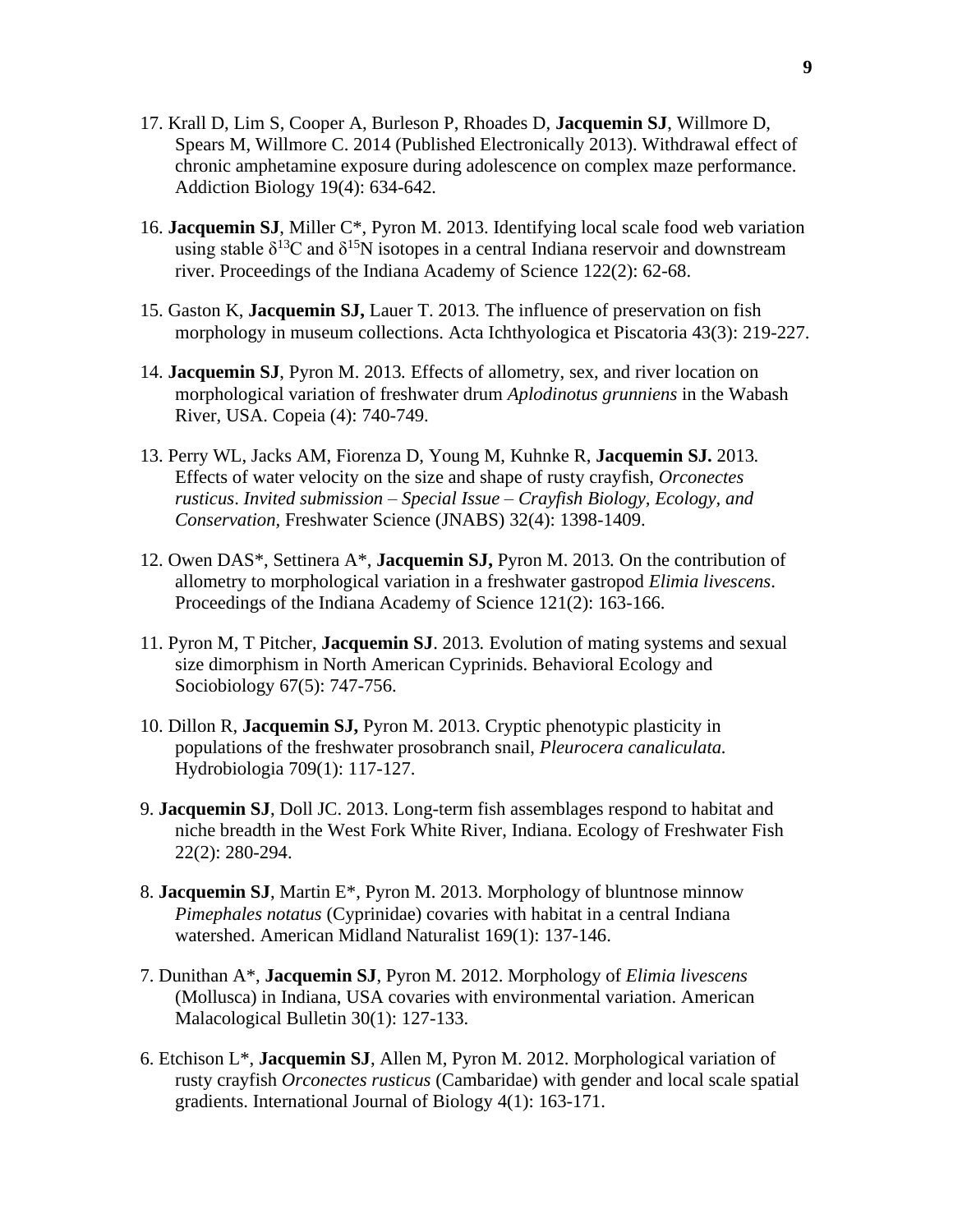- 5. Pyron M, Williams L, Beugly J, **Jacquemin SJ**. 2011. The role of trait-based approaches in understanding stream fish assemblages. Freshwater Biology 56(8): 1579-1592.
- 4. **Jacquemin SJ**, Pyron M. 2011. Fishes of Indiana streams: current and historic assemblage structure. Hydrobiologia 665(1): 39-50.
- 3. **Jacquemin SJ**, Pyron M. 2011. Impacts of past glaciation events on contemporary fish assemblages of the Ohio River basin. Journal of Biogeography 38(5): 982-991.
- 2. Pyron M, Beugly J, Pritchett J, **Jacquemin SJ**, Lauer T, Gammon J. 2011. Long term fish assemblages of inner bends in a large river. River Research and Applications 27(6): 684-692.
- 1. Pyron M, Beugly J, Spielman M, Pritchett J, **Jacquemin SJ**. 2009. Habitat variation among aquatic gastropod assemblages of Indiana, U.S.A. Open Zoology Journal  $2(1): 8-15.$

# **SCHOLARLY TEXTBOOKS**

Ebersole JA, Cicimurri DJ, **Jacquemin SJ**, Stringer GL, Ciampaglio CN. *Forthcoming – Expected Release Date 2021-2022*. Fossil Sharks and Bony Fishes of Alabama. Book, University of Alabama Press.

#### **MANUSCRIPTS IN REVIEW OR PREPARATION**

- **Jacquemin SJ**, Cubberley MS. *In Review*. Documentation of a massive lake wide fish die off on Grand Lake St Marys with notes on long-term changes in the fish assemblage and habitat in the watershed over the past century. American Midland Naturalist.
- **Jacquemin SJ,** Dirksen T. *In prep.* On the role of wetlands towards improving water quality in Grand Lake St Marys Watershed.

#### **TECHNICAL REPORTS AND EXTENSION PUBLICATIONS**

- 2021 McGlinch G, Lindsey L, **Jacquemin SJ**. Tools for Estimating Winter Malting Barley Grain Yield. Ohio State University Extension Factsheet (ANR-95). Published by The Ohio State University.
- 2021 **Jacquemin SJ**, Dirksen TA, Strang B, Ewing C. Grand Lake St Marys Watershed Reconstructed Wetlands Update - 2020. Quick Facts Sheet Prepared by Ag Solutions and Lake Restoration Commission (Mercer Co, OH).
- 2020 **Jacquemin SJ**, Dirksen TA, Birt J, Strang B, Ewing C, Axe B. Grand Lake St Marys Watershed Reconstructed Wetlands Update - 2019. Quick Facts Sheet Prepared by Ag Solutions and Lake Restoration Commission (Mercer Co, OH).
- 2018 **Jacquemin SJ**, Dirksen TA, Poore P, McDonald G, Cobb C, Birt J. Improving GLSM Water Quality Using Reconstructed Wetlands. Quick Facts Sheet Prepared by Ag Solutions (Mercer Co, OH).
- 2018 Jaynes D, Reinhart B, Hay C, Isenhart T, **Jacquemin SJ**, Kjaersgaard J, Nelson K, Utt N. Questions and Answers about Saturated Buffers for the Midwest.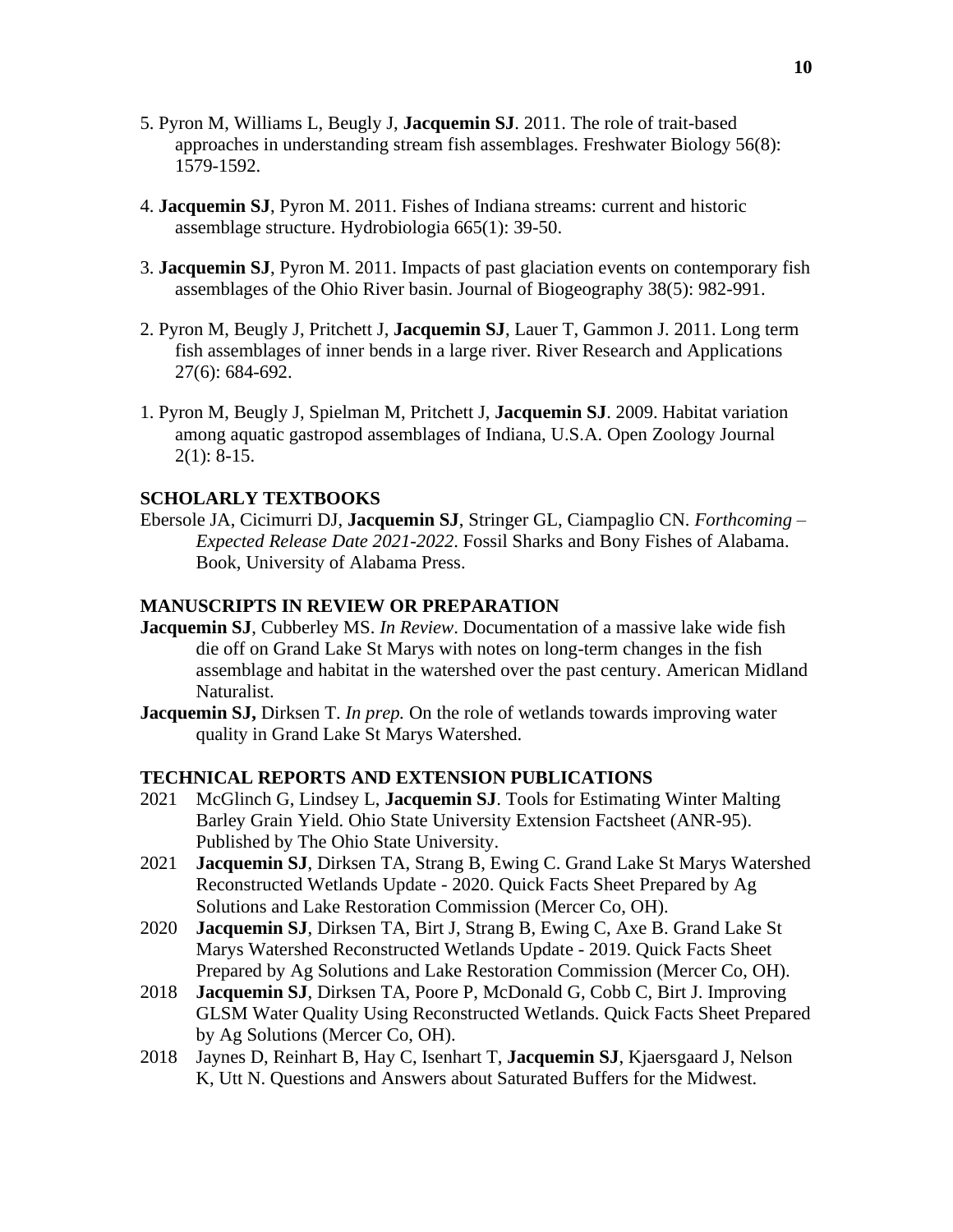Transforming Drainage Extension Publication (ABE-160) Published by Purdue University.

- 2018 Four Mile Creek Agriculture Runoff and Retention Project. Brochure Prepared by **Jacquemin SJ** and Pheasants Forever.
- 2017 **Jacquemin SJ**, Dirksen TA, Poore P, Mazzone N, Ricketts T, Gnau N. Improving GLSM Water Quality Using Reconstructed Wetlands. Quick Facts Sheet Prepared by Ag Solutions (Mercer Co, OH).
- 2017 **Jacquemin SJ**, Johnson LT, Dirksen TA, McGlinch GM. Changes in Water Quality in GLSM Watershed Following Manure Application Regulations. Quick Facts Sheet Prepared by Ag Solutions (Mercer Co, OH).
- 2016 **Jacquemin SJ**. Swimming Performance of Great Lakes Minnows and Darters. Report Prepared for Ohio Sea Grant (Grant #60055609: R/ER-119-PD).
- 2015 **Jacquemin SJ.** River and Streams Technical Committee Report State of Indiana, North Central Division, American Fisheries Society.
- 2013 **Jacquemin SJ.** River and Streams Technical Committee Report State of Indiana, North Central Division, American Fisheries Society.
- 2012 **Jacquemin SJ.** River and Streams Technical Committee Report State of Indiana, North Central Division, American Fisheries Society.
- 2011 Pyron M, **Jacquemin SJ**. Sample and Quantify Macroinvertebrate and Fish Communities on Triad Mining, Inc. Arthur Mine Properties. Final Report Prepared for Triad Mining, Inc.
- 2011 Pyron M, **Jacquemin SJ**. Sample and Quantify Macroinvertebrate and Fish Communities on Triad Mining, Inc. Log Creek Properties. Final Report Prepared for Triad Mining, Inc.
- 2011 Pyron M, **Jacquemin SJ**. Sample and Quantify Macroinvertebrate and Fish Communities on Triad Mining, Inc. Augusta Complex Properties. Final Report Prepared for Triad Mining, Inc.
- 2009 Pyron M, Lauer T, **Jacquemin SJ**. Middle Wabash River Fish Community Assessment. Final Report Prepared for Eli Lilly and Company and Duke Energy.
- 2006 **Jacquemin SJ.** Distribution and Description of Fishes of the Okefenokee Swamp, GA. Online Report Prepared for US Fish and Wildlife Service.

# **INVITED PROFESSIONAL PRESENTATIONS**

- 2020 Wright State University Hydrogeology Course Guest Lecture. Sediment Separation, Differentiation, and Application in Conservation Assessment.
- 2020 Wright State University Agriculture Course Guest Lecture. Agricultural Best Management Practices in Grand Lake St Marys Watershed.
- 2020 Wright State University. Wetlands and Conservation in Grand Lake St Marys. Biology Department Seminar Series. Dayton, OH.
- 2019 Wright State University Lake Campus Faculty Development Workshop Series. Introduction to Scholarship and Research.
- 2018 Indiana Certified Crop Advisor Conference. Changes in Grand Lake St Marys watershed: moving towards an improved understanding of water quality over the past decade. Sponsored by Purdue University. Indianapolis, IN.
- 2018 Stormwater Management & Design Seminar. Norton Engineering. Improving Grand Lake St Marys using watershed management approaches. Piqua, OH.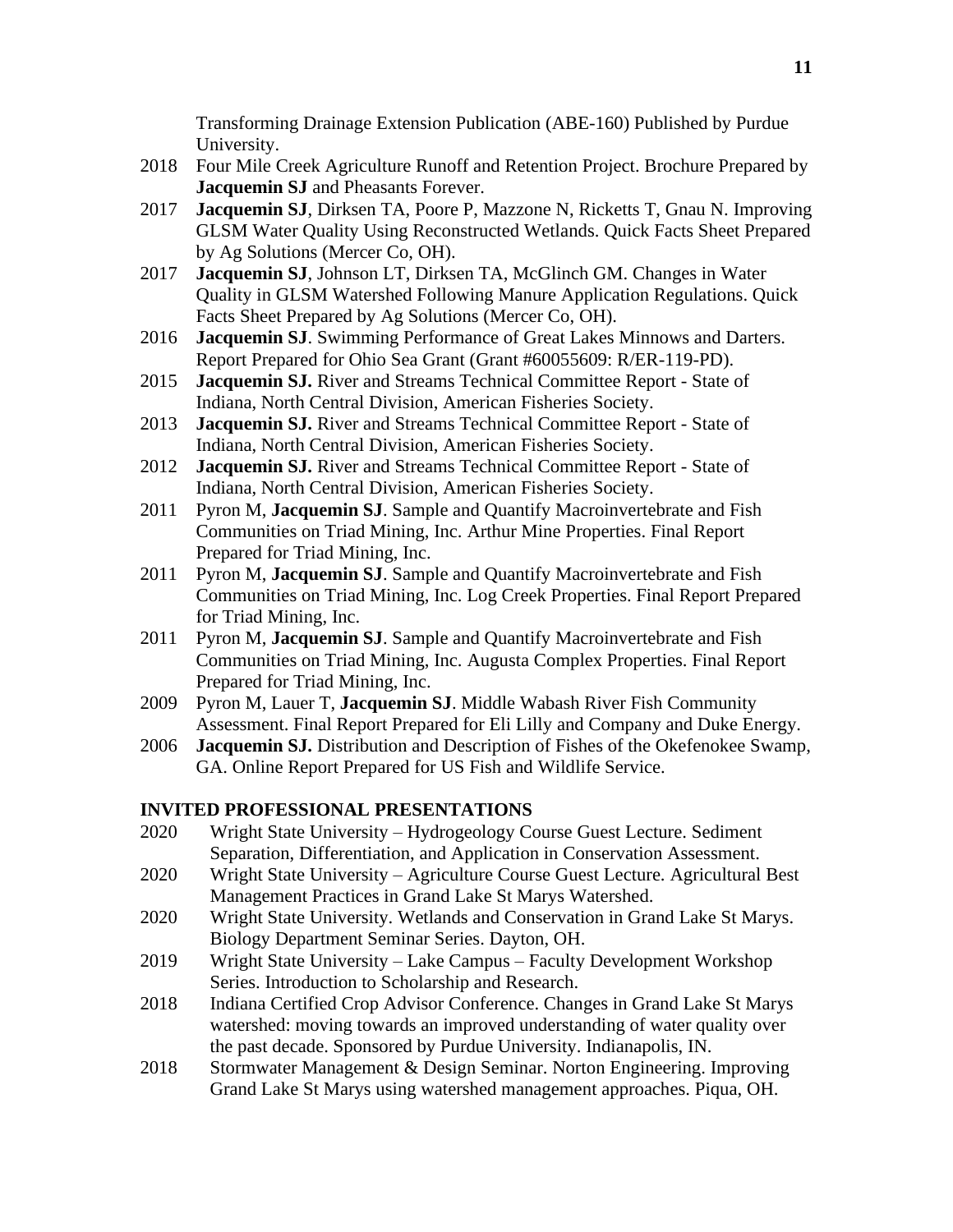- 2018 Conservation Tillage & Technology Conference. Long term trends and improvements in water quality of Grand Lake St Marys watershed. 26<sup>th</sup> Annual Conference. Ohio Northern University, Ada OH.
- 2018 Ohio Federation of Soil & Water Conservation Districts. Long term changes in water quality of Grand Lake St. Marys. 75<sup>th</sup> Annual Partnership Meeting. Columbus OH.
- 2018 Emerging Ag Conference. Changing nutrients and water quality in Grand Lake St Marys watershed over the past decade. Wright State University, Celina OH.
- 2017 Ohio Soil and Water Conservation Commission. Changes in water quality of Grand Lake St. Marys following the distressed watershed designation. Ohio Department of Agriculture, Columbus OH.
- 2017 The Ohio State University Stone Laboratory Summer Lecture Series. Water quality of Grand Lake St. Marys following a manure application ban and potential implications for Lake Erie management. OSU Field Station, Put In Bay OH.
- 2017 Ohio Department of Agriculture. Changes in water quality of Grand Lake St. Marys following a manure application ban. Columbus OH.
- 2017 Central Michigan University Biology Department Seminar Series. Variation in North American Cyprinidae morphology: implications for ecology, evolution, and survival in the face of changing ecosystems. Mount Pleasant MI.
- 2016 Wright State University Lake Campus Faculty Development Workshop Series. Introduction to Scholarship and Research.
- 2016 Antioch College Invited Seminar Series. Evolution of North American freshwater fish. Yellow Springs OH.
- 2014 Wright State University Lake Campus Student Success Center Workshop Series. Communicating in the sciences.
- 2013 Wright State University Lake Campus Fall College Seminar Series. Morphological and ecological variation of fish in the Wabash River Basin.
- 2013 Wright State University Biology Department Eco Seminar Series. What drives morphological variation in freshwater fishes?
- 2013 Wright State University Lake Campus New Faculty Seminar. Evolution of morphological variation in North American freshwater fishes.
- 2013 Ball State University Environmental Sciences PhD Seminar Series. 100 years of hydrological alterations and long term effects on fish morphology.
- 2012 American Fisheries Society Indiana Chapter (Ball State University). Freshwater drum of the Wabash River, USA.
- 2012 Ball State University Wildlife Biology Course Guest Lecture. Evolution, ecology, and identification of freshwater fishes. Freshwater fish ID workshop.
- 2012 Ball State University Ecology Course Guest Lecture. On the Population Distribution and Abundance of Kingdom Animalia.
- 2011 Ball State University Wildlife Biology Course Guest Lecture. Evolution, ecology, and identification of freshwater fishes.
- 2011 American Fisheries Society Indiana Chapter (Ball State University). Disentangling the spatial, temporal, and ecological correlates of morphological variation among North American freshwater fishes.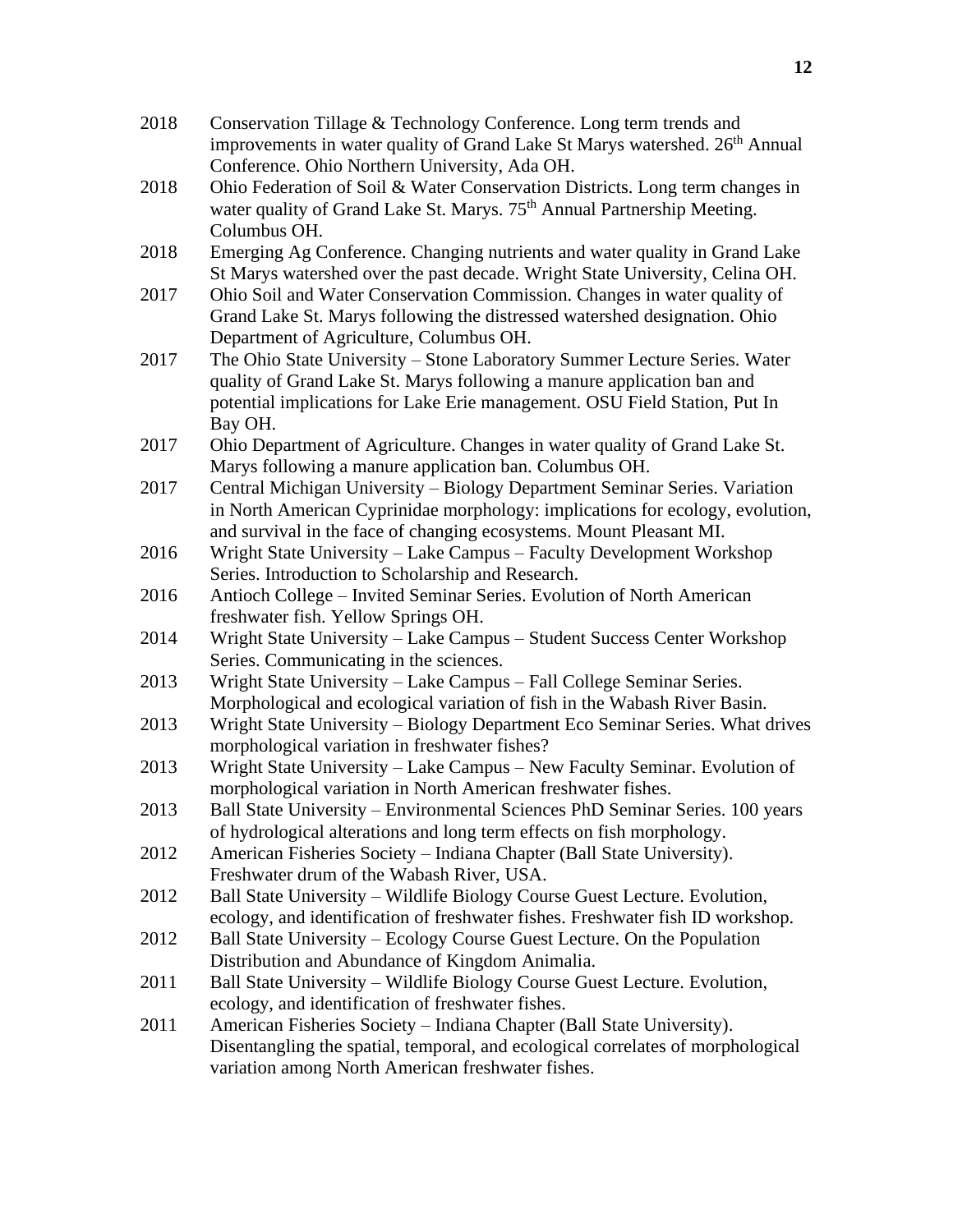- 2011 Ball State University Natural Resources Sustainability Course Guest Lecture. On the importance of sustainable aquaculture in the modern world.
- 2010 The Wildlife Society Indiana Chapter. Evolutionary and environmental constraints that influence morphological variation in freshwater fishes.
- 2010 Ball State University Teachers College. On the integration of experiential learning theory into academia.
- 2010 Ball State University Teachers College. Towards an understanding on public perceptions of biological processes pre and post Darwinian Theory.
- 2010 Ball State University Wildlife Biology Course Guest Lecture. Evolution, ecology, and identification of freshwater fishes.
- 2009 American Fisheries Society Indiana Chapter (Ball State University). Spatiotemporal dynamics of Indiana stream fish assemblages after five decades of environmental change.
- 2007 Ohio Northern University. The natural environment: mirror of a nation.
- 2007 Ohio Northern University. Cuba: the keystone of the Caribbean.
- 2006 Universidad de La Habana, Cuba. Ecological interactions: cycles of life.

# **CONTRIBUTED PROFESSIONAL PRESENTATIONS AND PUBLISHED**

**ABSTRACTS** (\*denotes undergraduate student, \*\*denotes graduate student)

- 86. Morden M\*, Ewing C\*, Strang B\*, Doll JC, **Jacquemin SJ**. 2021. Importance and challenges of monitoring harmful algal blooms in Grand Lake St Marys. Midwest Ecology and Evolution Conference – DeKalb, IL (Event Online Amid COVID-19 Pandemic).
- 85. Davidson JL\*\*, **Jacquemin SJ**, Newell SE, Myers JA\*\*, McCarthy M. 2021. Effects of aluminum sulfate treatment on nutrient dynamics and a *Planktothrix* bloom in a shallow, semi-enclosed lake area. *10th Annual* International Shallow Lakes Conference – Natal, Brazil (Event Online Amid COVID-19 Pandemic).
- 84. Mitchell M\*\*, Ciampaglio CN, Peterman D\*\*, Shell R\*\*, Fueling L, **Jacquemin SJ**. 2020. Changes in Chondrichthyan tooth nice space across the Permian-Triassic boundary. Geological Society of America – North Central Section – Duluth, MN. *Abstracts with Programs* 52(5).
- 83. Ledsky IR\*, Olson NE, Shi J, Cooke M, Birbeck JA, **Jacquemin SJ**, Westrick J, Schmale DG, Ault A. 2020. Detection of toxins from harmful algae blooms: identifying markers for Microcystin-LR. National Meeting of American Chemical Society – Philadelphia, PA.
- 82. Qian S, Arend K, Kowalski K, Kuzmick E, Sullivan M, **Jacquemin SJ**. 2019. A modeling framework for estimating wetland phosphorus retention capacity. National Estuarine Research Reserve System Annual Conference.
- 81. Hanlon R, Bloomfield BA, **Jacquemin SJ**, Westrick J, Ault A, Schmale DG. 2019. Characterizing harmful algal blooms (HABs) using unmanned systems in three freshwater lakes in the US. *10th Annual* US Symposium on Harmful Algae – Orange Beach, AL.
- 80. **Jacquemin SJ**. 2018. Changes in Grand Lake St Marys Watershed: moving towards an improved understanding of water quality over the past decade. *Invited Presentation – Special Session - Watershed and Water Management*. North American Lake Management Society – Cincinnati, OH.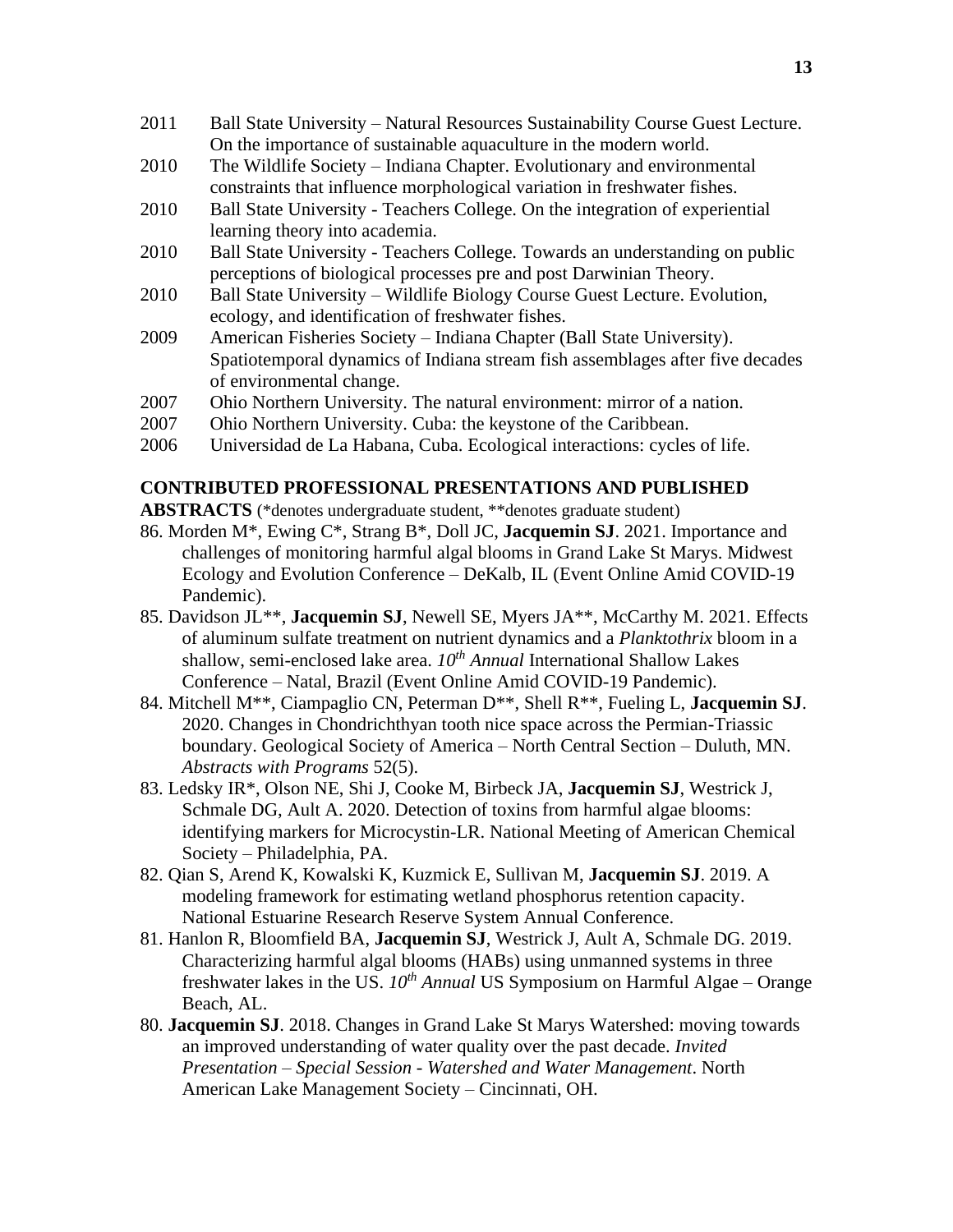- 79. **Jacquemin SJ**, Poore P\*, McDonald G\*, Birt J\*, Dirksen T. 2018. Constructed wetlands and nutrient removal in Grand Lake St Marys Watershed. *Invited Presentation – Special Session – Ecological Engineering of Sustainable Landscapes to Protect Downstream Aquatic Ecosystems*. North American Lake Management Society – Cincinnati, OH.
- 78. **Jacquemin SJ**, Poore P\*, Mazzone N\*, Ricketts T\*, Gnau N\*. 2018. Nutrient removal potential of constructed wetlands in Grand Lake St Marys Watershed. *The Ohio Journal of Science Abstracts with Programs* 118(1).
- 77. Huelsman S\*, Schemmel C\*, Smith A\*, **Jacquemin SJ**. 2017. Understanding swimming performance variation in Ohio Minnows (Cyprinidae). The Ohio Academy of Sciences – Cincinnati, OH. *The Ohio Journal of Science Abstracts with Programs* 117(1).
- 76. Beyke S\*, Boyd B\*, Knapke C\*, Moore A\*, **Jacquemin SJ**. 2017. Swimming performance chamber design: a 'how to guide' on the design, build, and implementation of a novel chamber for ecological research. The Ohio Academy of Sciences – Cincinnati, OH. *The Ohio Journal of Science Abstracts with Programs*   $117(1)$ .
- 75. Mitchell M\*\*, Ciampaglio C, **Jacquemin SJ**. 2017. Convergent evolution in tooth morphology of filter feeding Lamniform sharks. Geological Society of America – North Central and North Eastern Sections – Pittsburg, PA. *Abstracts with Programs*  49(2).
- 74. Bertsos M\*\*, Ciampaglio C, **Jacquemin SJ**. 2017. Evidence of tooth shape variation in *Carcharocles megalodon* across ocean basins. Geological Society of America – North Central and North Eastern Sections – Pittsburg, PA. *Abstracts with Programs*  49(2).
- 73. Bell A\*\*, **Jacquemin SJ**. 2017. Evidence of morphological and functional variation among Bluegill *Lepomis macrochirus* populations across Grant Lake St Marys Watershed area. American Fisheries Society – Ohio and Indiana Chapters, Muncie, IN.
- 72. Nichols C\*, Doll J, **Jacquemin SJ**. 2017. Swimming performance of Bluntnose Minnows *Pimephales notatus* in lentic and lotic waters. American Fisheries Society – Ohio and Indiana Chapters, Muncie, IN.
- 71. Huelsman S\*, Schemmel C\*, Smith A\*, **Jacquemin SJ**. 2017. Understanding swimming performance variation in Ohio Minnows (Cyprinidae). American Fisheries Society – Ohio and Indiana Chapters, Muncie, IN.
- 70. Nichols C\*, Doll J, **Jacquemin SJ**. 2017. Comparing swimming performance of Bluntnose Minnows *Pimephales notatus* in lentic and lotic systems. Midwest Fish and Wildlife Conference – Lincoln, NE.
- 69. Doll JC, **Jacquemin SJ**. 2016. Macroecology of North American Suckers. American Fisheries Society – Indiana Chapter, Bloomington, IN. **Best Professional Paper Award.**
- 68. Ciampaglio CN, **Jacquemin SJ**, Ebersole JA, Cicimurri DJ. 2016. Quantifying heterodonty in the late Devonian sharks *Cladoselache* and *Ctenacanthus* from the Ohio Shale, USA. Geological Society of America – North Central Section – Champaign, IL.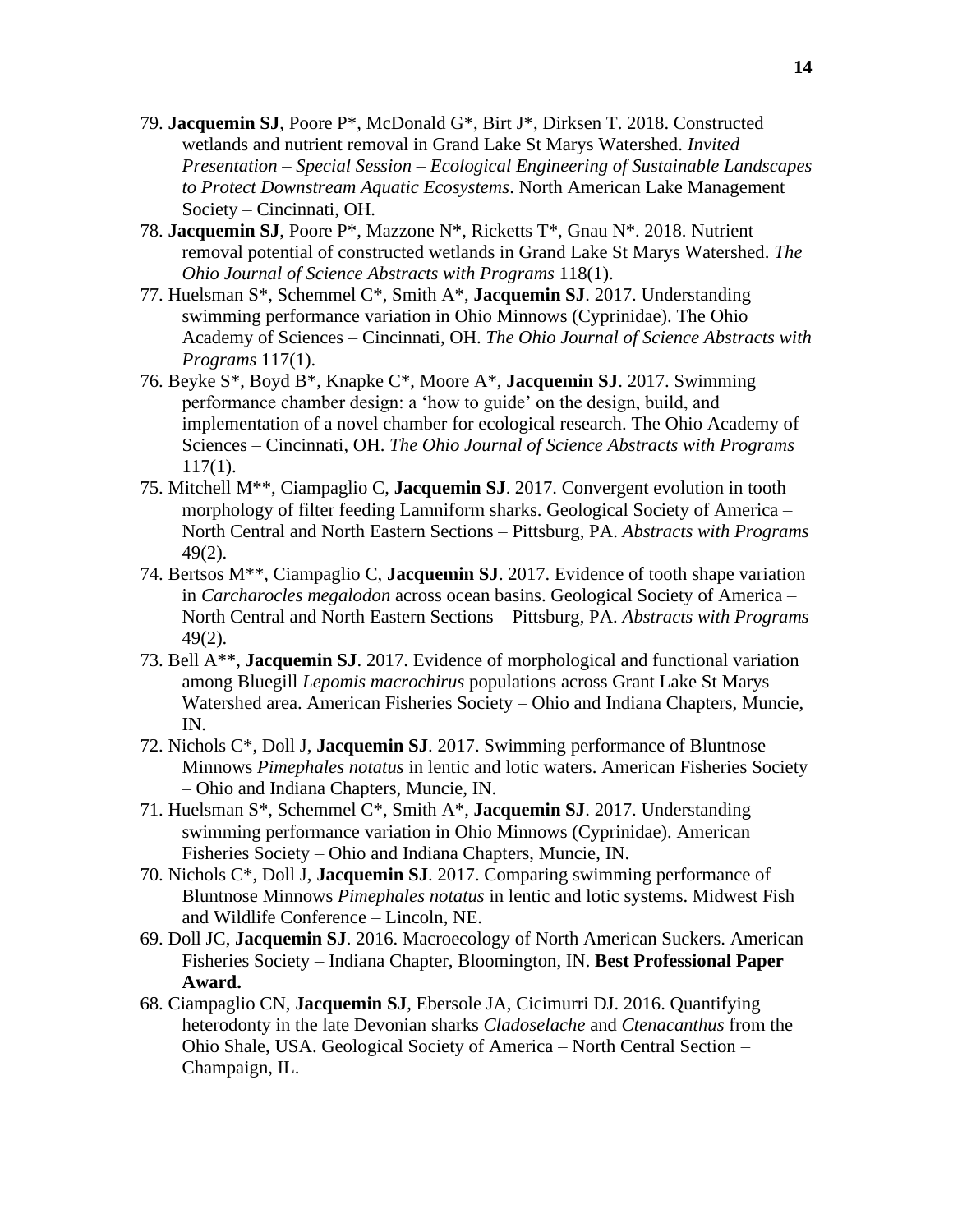- 67. Schoenherr KB\*, **Jacquemin SJ**. 2016. Swimming performance trends in North American fish. Midwest Fish and Wildlife Conference – Grand Rapids, MI.
- 66. Bell AJ\*\*, **Jacquemin SJ**. 2016. Evidence of morphological variation in Bluegill *Lepomis macrochirus* of Grand Lake St. Mary's watershed. Midwest Fish and Wildlife Conference – Grand Rapids, MI.
- 65. Mitchell MG\*\*, Ciampaglio CN, **Jacquemin SJ**. 2015. Origins of filter feeding in Lamniform sharks. Geological Society of America – National Meeting – Baltimore, MD.
- 64. Fuller KR\*, Ciampaglio CN, **Jacquemin SJ**. 2015. Comparing species complexes within the genra *Isurus* and *Carcharodon*. Geological Society of America – National Meeting – Baltimore, MD.
- 63. Moeller H\*, **Jacquemin SJ**. 2015. Morphological analysis of heterochrony of the Blastoid genera *Metablastus* and *Tricoelocrinus*. Wright State University – Celebration of Research, Scholarship, and Creative Activities – Dayton, OH.
- 62. Fuller KR\*, Ciampaglio CN, **Jacquemin SJ**. 2015. Preliminary findings from a morphological comparison of species within the genra *Isurus* and *Carcharodon*. Geological Society of America – North Central Section – Madison, WI. *Abstracts with Programs* 47(5).
- 61. Moeller H\*, Ciampaglio CN, **Jacquemin SJ**, Fabian AJ. 2015. Morphological analysis of heterochrony of the Blastoid genera *Metablastus* and *Tricoelocrinus*. Geological Society of America – North Central Section – Madison, WI. *Abstracts with Programs* 47(5).
- 60. Adkins K\*, Barhorst J\*, Fuerst A\*, Pontius B\*, **Jacquemin SJ**, Wulandana R. 2015. Swimming performance chamber. Association for University Regional Campuses of Ohio (AURCO), Kent State University, Salem, OH.
- 59. Holloway D, Doll JC, **Jacquemin SJ**. 2015. Tolerance values as a method to describe fish assemblage health in the Wabash River Basin. Midwest Fish and Wildlife Conference – Indianapolis, IN.
- 58. Cavanaugh JK, **Jacquemin SJ**. 2014. An easy "A"? Online vs. face-to-face grades. Ohio Association of Two-Year Colleges, Wright State University – Lake Campus, Celina, OH.
- 57. Dillon R, **Jacquemin SJ**. 2014. The heritability of shell morphometrics in the freshwater pulmonate gastropod, *Physa*. Mollusca 2014 International Meeting - American Malacological Society – Mexico City, Mexico.
- 56. Boys SM\*, Timbrook KA\*, Thomas TN\*, Schroeder SC\*, Carroll CM\*, **Jacquemin SJ**, Riley LA, Verb RG, Keiser TD. 2014. Stream comparison between glaciated and unglaciated regions of Ohio. Joint Aquatic Sciences Meeting – Portland, OR.
- 55. Jones M\*, **Jacquemin SJ**, Ciampaglio CN, Whetstone Z\*, Cicimurri DJ. 2014. On the specialization of tooth morphology in early Cladodont sharks. Geological Society of America – North Central Section – Lincoln, NE. *Abstracts with Programs* 46(4).
- 54. Wint SM\*, Ciampaglio CN, **Jacquemin SJ**, Cicimurri DJ. 2014. Tooth morphology provides evidence of ancestral megalodon lineage. Geological Society of America – North Central Section – Lincoln, NE. *Abstracts with Programs* 46(4).
- 53. Jones M\*, **Jacquemin SJ**, Ciampaglio CN, Whetstone Z\*, Cicimurri DJ. 2014. On the specialization of tooth morphology in early Cladodont sharks. Wright State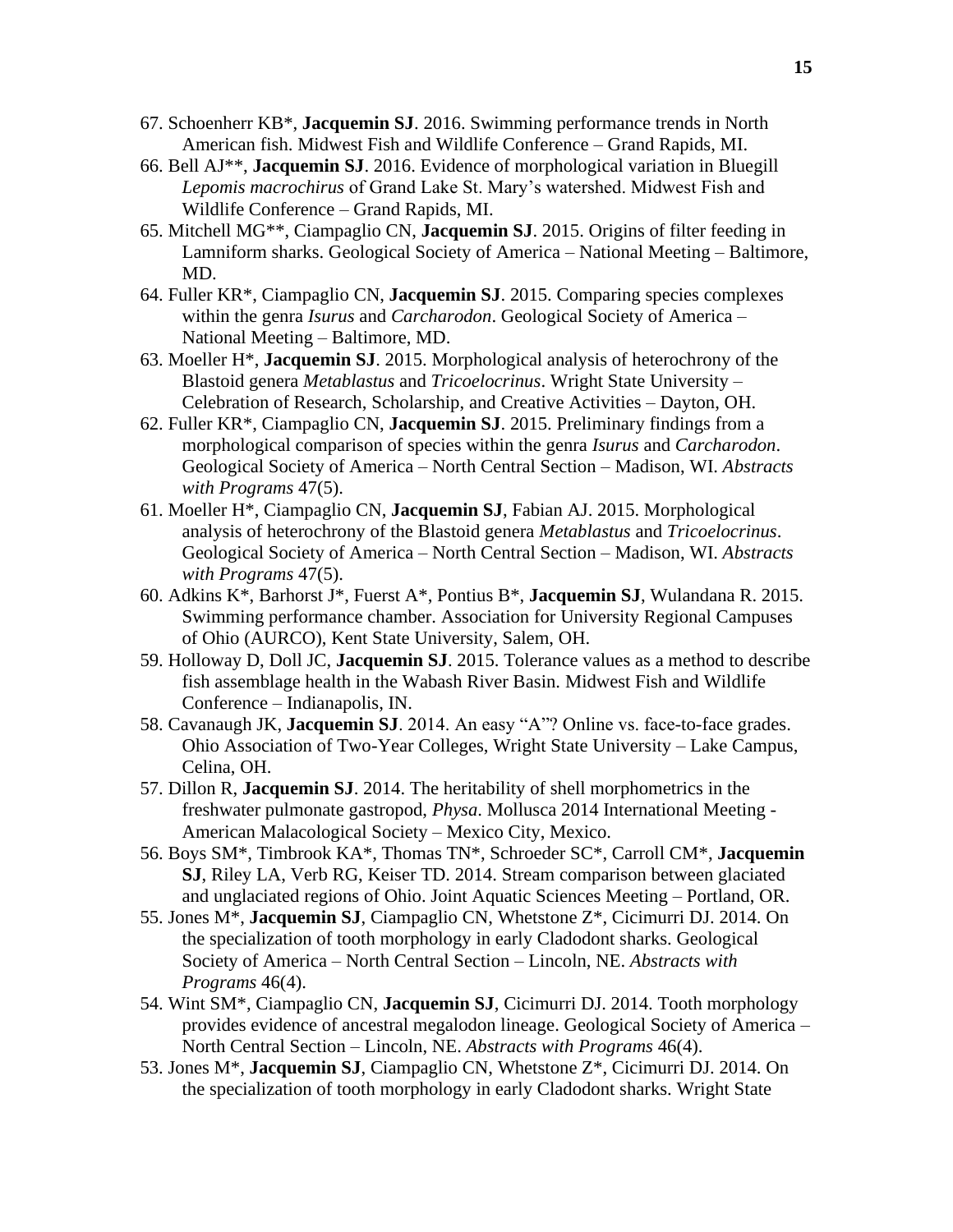University – Celebration of Research, Scholarship, and Creative Activities – Dayton, OH.

- 52. Wint SM\*, Ciampaglio CN, **Jacquemin SJ**, Cicimurri DJ. 2014. Tooth morphology provides evidence of ancestral megalodon lineage. Wright State University – Celebration of Research, Scholarship, and Creative Activities – Dayton, OH.
- 51. Jones M\*, **Jacquemin SJ**, Ciampaglio CN, Whetstone Z\*, Cicimurri DJ. 2014. On the specialization of tooth morphology in early Cladodont sharks. Ohio Academy of Sciences – North Canton, OH. *Abstracts with Programs* 114(1).
- 50. Wint SM\*, Ciampaglio CN, **Jacquemin SJ**, Cicimurri DJ. 2014. Tooth morphology provides evidence of ancestral megalodon lineage. Ohio Academy of Sciences – North Canton, OH. *Abstracts with Programs* 114(1).
- 49. Cavanaugh J, **Jacquemin SJ**. 2014. An easy "A"? Online vs. face-to-face grades. Association for University Regional Campuses of Ohio (AURCO), University of Cincinnati, Clermont, OH.
- 48. **Jacquemin SJ,** Doll JC**,** Pyron M. 2014. Effects of hydrology on growth rate in large river fishes. American Fisheries Society – Indiana Chapter, Muncie, IN.
- 47. **Jacquemin SJ,** Pyron M. 2013. Evolution of North American freshwater fish morphology with variation in habitat use and geographic range. Southwestern Association of Naturalists, Lake Charles, LA.
- 46. **Jacquemin SJ,** Pyron M. 2013. Wabash River freshwater drum: effects of body size, sex, river gradient. American Fisheries Society – Indiana Chapter, Lafayette, IN.
- 45. Dillon R, **Jacquemin SJ**, Pyron M. 2013. Phenotypic plasticity in the freshwater gastropod genus *Pleurocera*: extreme, cryptic, or both? Society for Freshwater Science (NABS), Jacksonville, FL.
- 44. Owen D\*, **Jacquemin SJ,** Doll J, Pyron M, Allen M, Lauer T. 2012. Freshwater drum growth as a function of hydrology. Midwest Fish and Wildlife Conference, Wichita, KA.
- 43. Owen D\*, **Jacquemin SJ,** Doll J, Pyron M, Allen M, Lauer T. 2012. Do growth rates of large river fish coincide with hydrologic variation? Sigma Xi, Muncie, IN.
- 42. Gaston K, **Jacquemin SJ,** Lauer T. 2012. The influence of preservation on fish morphology in museum collections. Poster, American Fisheries Society, Minneapolis, MN.
- 41. **Jacquemin SJ,** Pyron M. 2012. Freshwater drum dietary niche and specialization in the Wabash River, USA. Poster, American Fisheries Society, Minneapolis, MN.
- 40. Pyron M, Etchison L, Goforth R, **Jacquemin SJ**. 2012. Fish assemblages, substrate, and current velocity of the Wabash River. Poster, American Fisheries Society, Minneapolis, MN.
- 39. Pyron M, Etchison L, Goforth R, **Jacquemin SJ**. 2012 Fish assemblages on a GIS map of the Wabash River. Poster, American Society of Ichthyologists and Herpetologists, Vancouver, Canada.
- 38. Etchison L, **Jacquemin SJ,** Pyron M, Garza A\*, Taylor C. 2012. Temporal and spatial morphological variation of northern crayfish (*Orconectes virilis*). Poster, American Society of Ichthyologists and Herpetologists, Vancouver, Canada.
- 37. Owen D\*, **Jacquemin SJ,** Doll J, Pyron M, Allen M, Lauer T. 2012. Age and growth rate of freshwater drum (*Aplodinotus grunniens*) in the Wabash River, USA. Poster, American Society of Ichthyologists and Herpetologists, Vancouver, Canada.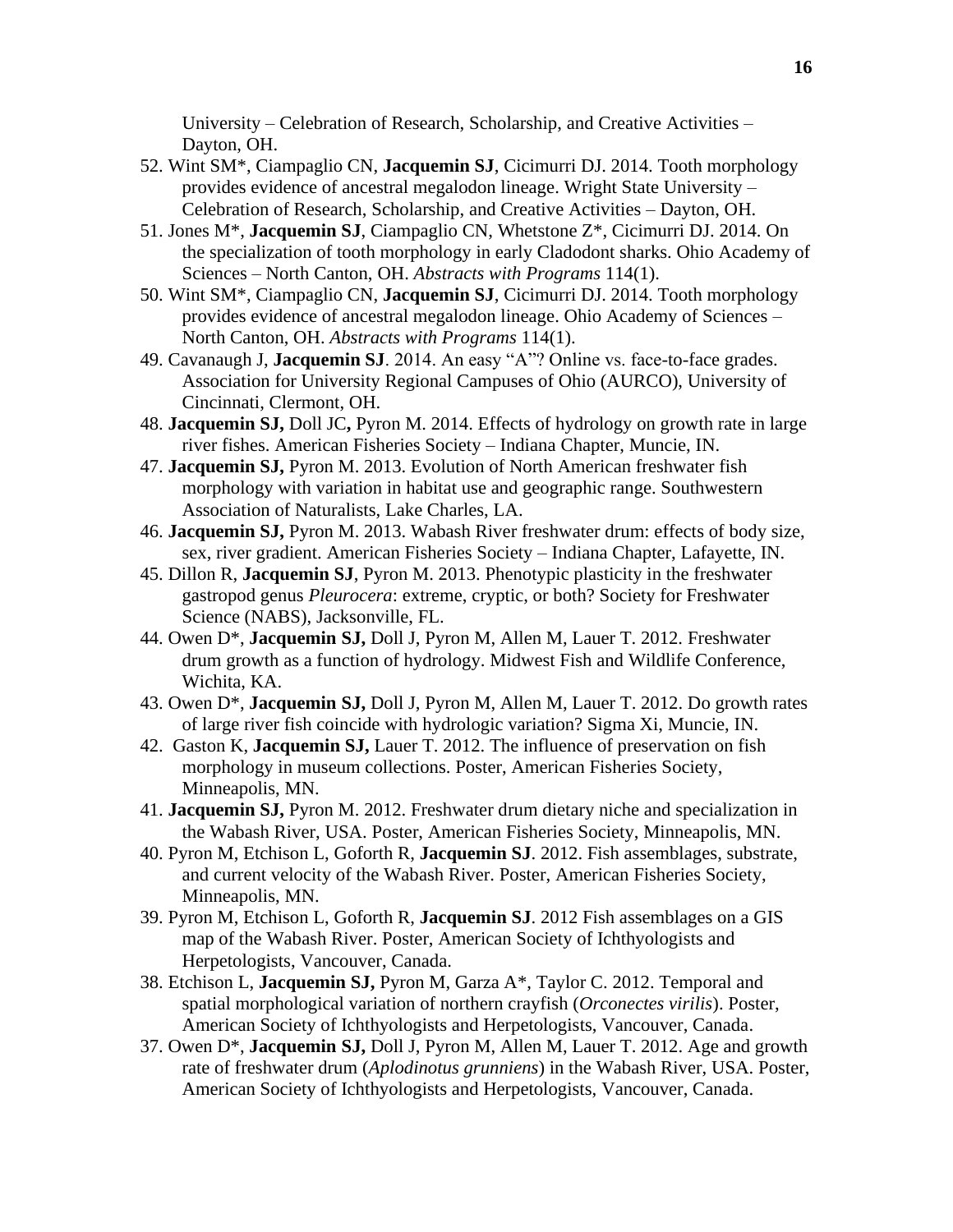- 36. Etchison L, **Jacquemin SJ,** Pyron M, Garza A\*, Taylor C. 2012. Temporal and spatial morphological variation of northern crayfish (*Orconectes virilis*). Poster, American Fisheries Society, Minneapolis, MN.
- 35. Dillon R, **Jacquemin SJ**, Pyron M. 2012. *Pleurocera acuta* (Raf. 1824) and *P. pyrenellum* (Conrad 1834) are small-stream ecophenotypic morphs of *P*. *canaliculata* (Say 1821). American Malacological Society, Cherry Hill, NJ.
- 34. Etchison L, **Jacquemin SJ,** Pyron M, Garza A\*, Taylor C. 2012. Ecological variation of northern crayfish (*Orconectes virilis*). Poster, Society for Freshwater Science (NABS), Louisville, KY.
- 33. **Jacquemin SJ,** Ross B\*, Pyron M. 2012. Ecological niche and morphological variation among freshwater gastropods. Poster, Society for Freshwater Science (NABS), Louisville, KY. **Excellent Reviewed Student Presentation (4.75/5)**
- 32. Perry WL, Jacks AM, Fiorenza D, Young M, Kuhnke R, Jonas MA, Lovgren MD, **Jacquemin SJ.** 2012. Water velocity effects on rusty crayfish size and shape relationship with performance in elevated water velocity. Society for Freshwater Science (NABS), Louisville, KY.
- 31. **Jacquemin SJ,** Ross B\*, Pyron M. 2012. Ecological niche and morphological variation among freshwater gastropods. Poster, Indiana Academy of Sciences, Indianapolis, IN.
- 30. Fiorenza D, Young M, Kuhnke R, **Jacquemin SJ,** Jacks AM, Perry WL. 2012. Variation in rusty crayfish size and shape relative to habitat. Phi Sigma Biological Sciences Research Symposium, Illinois State University, Normal, IL.
- 29. **Jacquemin SJ,** Pyron M. 2012. Temporal variation in cyprinidae morphology 100 years of stream alteration and evolutionary response. Poster, American Fisheries Society – Indiana Chapter, Indianapolis, IN. **Best Poster Award.**
- 28. Settineri A\*, Owen D\*, **Jacquemin SJ,** Pyron M. 2012. Morphological variation in a freshwater gastropod *Elimia livescens*: allometry and response to a benthic predator. Poster, American Fisheries Society – Indiana Chapter, Indianapolis, IN.
- 27. Ross B\*, **Jacquemin SJ,** Pyron M. 2012. Ecological niche and morphological variation among freshwater gastropods. Poster, American Fisheries Society – Indiana Chapter, Indianapolis, IN.
- 26. **Jacquemin SJ,** Pyron M, Pitcher T. 2011. Evolution of mating systems in North American minnows. Midwest Fish and Wildlife Conference, Des Moines, IA.
- 25. Doll J, **Jacquemin SJ**. 2011. Long-term trends in fish assemblages in relation to niche breadth and habitat in the West Fork White River, Indiana. Poster, Midwest Fish and Wildlife Conference, Des Moines, IA.
- 24. **Jacquemin SJ,** Pyron M. 2011. Phenotypic plasticity in minnows in the past century. Poster, American Society of Ichthyologists and Herpetologists, Minneapolis, MN.
- 23. **Jacquemin SJ,** Pyron M. 2011. Temporal variation in cyprinidae morphology 100 years of stream alteration and evolutionary response. Poster, Indiana Water Resources Association, Muncie, IN.
- 22. Perry WL, Jacks AM, **Jacquemin SJ,** Jonas MA, Lovgren MD. 2011. Rusty crayfish invasions from lakes to streams: effects of size and shape on performance in flow. Poster, North American Benthological Society, Providence, RI.
- 21. **Jacquemin SJ,** Pyron M, Allen M. 2011. Ecology and evolution of freshwater drum *Aplodinotus grunniens*. Poster, Southwestern Association of Naturalists, Tyler, TX.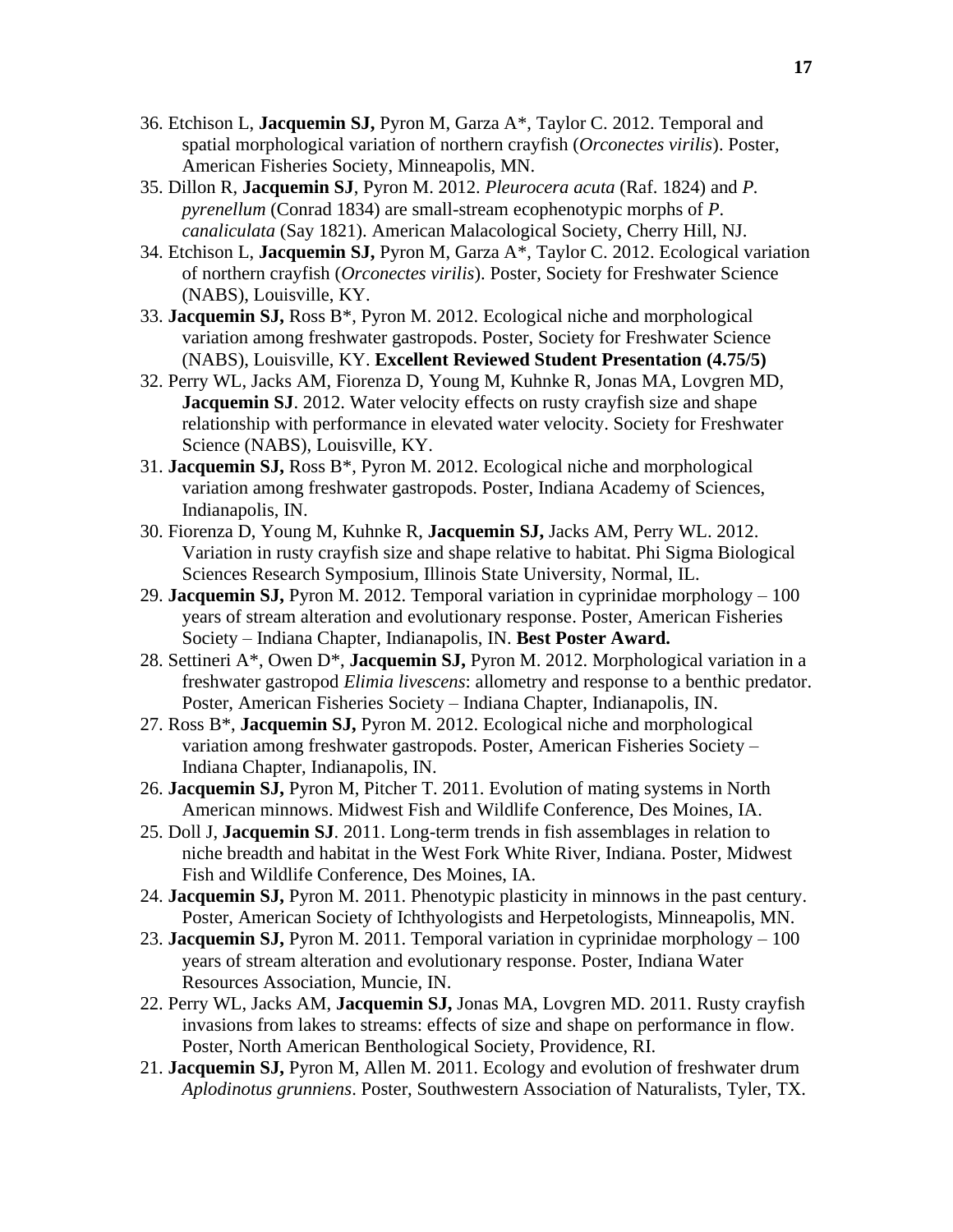- 20. Allen M, **Jacquemin SJ**, Pyron M. 2011. Historic and contemporary patterns in freshwater drum *Aplodinotus grunniens* of the Wabash River. Southwestern Association of Naturalists, Tyler, TX.
- 19. **Jacquemin SJ,** Pyron M, Allen M. 2011. Allometry, sexual dimorphism, and spatial variation in freshwater drum *Aplodinotus grunniens* morphology. Poster, American Fisheries Society – Indiana Chapter, Montgomery, IN.
- 18. Ross B\*, **Jacquemin SJ,** Pyron M. 2011. Do ecological niche and morphology covary among freshwater gastropods? Poster, American Fisheries Society – Indiana Chapter, Montgomery, IN.
- 17. Allen M, **Jacquemin SJ**, Pyron M. 2010. Spatial and temporal changes in relative weight (Wr) and abundance of freshwater drum *Aplodinotus grunniens* in the Wabash River. Poster, Midwest Fish and Wildlife Conference, Minneapolis, MN.
- 16. **Jacquemin SJ,** Pyron M, Allen M. 2010. Allometry, sexual dimorphism, and spatial variation in freshwater drum *Aplodinotus grunniens* morphology. Poster, Midwest Fish and Wildlife Conference, Minneapolis, MN.
- 15. Allen M, **Jacquemin SJ**, Pyron M. 2010. Historical changes in relative weight (Wr) and abundance of freshwater drum *Aplodinotus grunniens* in the Wabash River. Poster, Indiana Water Resources Association, Lafayette, IN.
- 14. Miller C\*, **Jacquemin SJ,** Pyron M. 2010. Local habitat induced variation in relative  $N^{15}$  and  $C^{13}$  isotopic levels of a fish community. Poster, Ball State University Student Symposium – Muncie, IN.
- 13. **Jacquemin SJ,** Pyron M. 2010. Spatiotemporal dynamics of Indiana stream fish assemblages after five decades of environmental change. American Fisheries Society – Indiana Chapter, Elkhart, IN. **Best Paper Award.**
- 12. Miller C\*, **Jacquemin SJ,** Pyron M. 2010. Local habitat induced variation in relative N<sup>15</sup> and C<sup>13</sup> isotopic levels of a fish community. Poster, American Fisheries Society – Indiana Chapter, Elkhart, IN. **Best Poster Award.**
- 11. Dunithan A\*, **Jacquemin SJ,** Pyron M. 2010. Effects of environmental variables on morphology of *Elimia livescens* populations in Indiana. Poster, American Fisheries Society – Indiana Chapter, Elkhart, IN.
- 10. **Jacquemin SJ,** Pyron M. 2009. Spatiotemporal dynamics of Indiana stream fish assemblages after five decades of environmental change. Midwest Fish and Wildlife Conference, Springfield, IL.
- 9. **Jacquemin SJ,** Pyron M. 2009. Impacts of glaciation on contemporary fish assemblages. Poster, American Fisheries Society, Nashville, TN.
- 8. Pyron M, Williams L, Beugly J, **Jacquemin SJ**. 2009. Taxonomy and functional groups comparisons within stream fish assemblages. Poster, American Fisheries Society, Nashville, TN.
- 7. Beugly J, Pyron M, Pritchett J, **Jacquemin SJ**. 2009. Long term fish assemblages of inner bends in a large river. Poster, American Fisheries Society, Nashville, TN.
- 6. Pyron M, Williams L, Beugly J, **Jacquemin SJ**. 2009. Detection of stream fish assemblage structure using taxonomy and functional groups. Poster, American Society of Ichthyologists and Herpetologists, Portland, OR.
- 5. **Jacquemin SJ**, Pyron M. 2009. Impacts of glaciation on contemporary fish assemblages. American Fisheries Society – Indiana Chapter, Indianapolis, IN. **Best Paper Award.**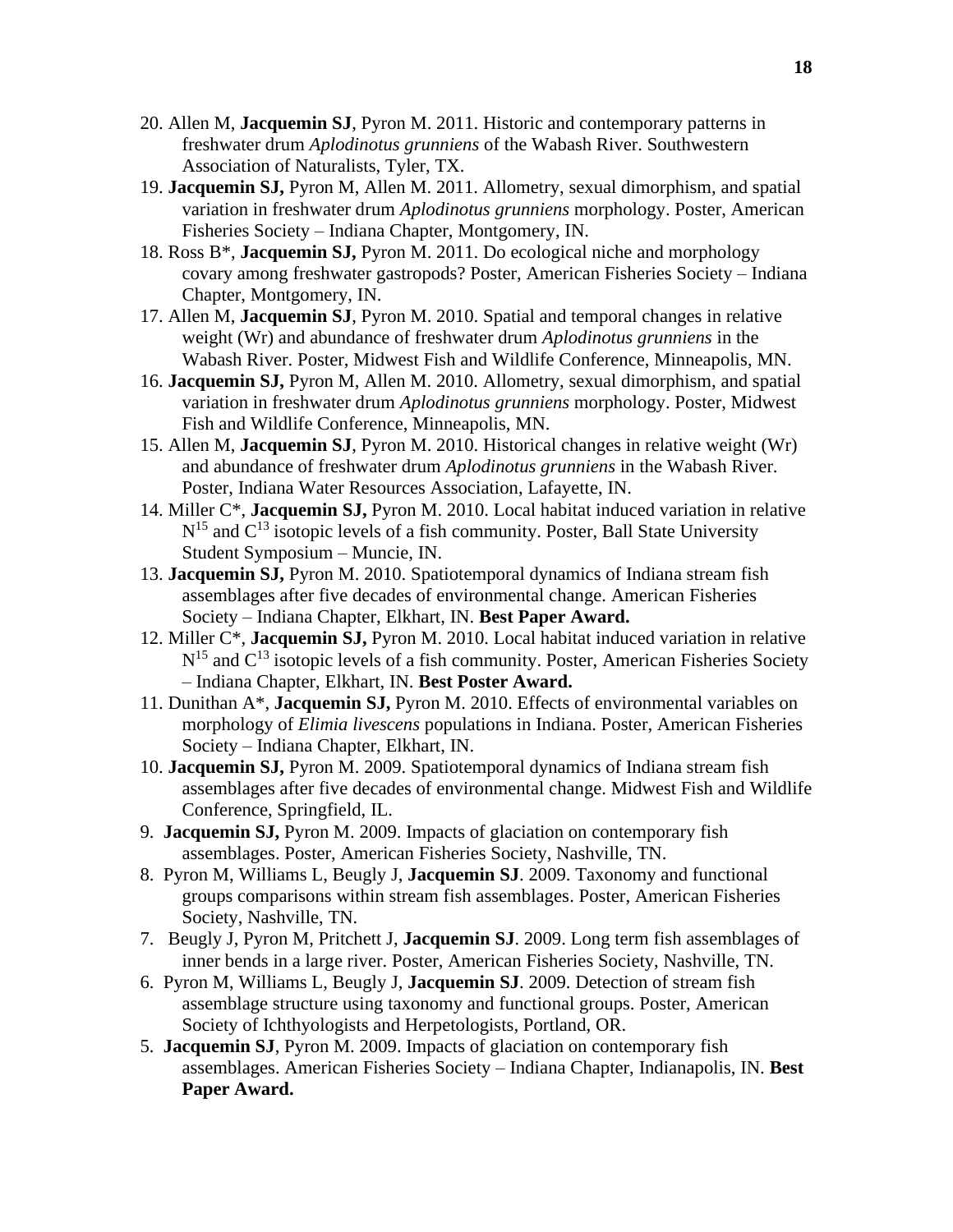- 4. Beugly J, Pyron M, **Jacquemin SJ**, Pritchett J. 2009. Mortality of small-bodied Cyprinids in a mark recapture study. Poster, American Fisheries Society – Indiana Chapter, Indianapolis, IN.
- 3. **Jacquemin SJ**, Pyron M. 2008. Impacts of glaciation on contemporary fish assemblages. Midwest Fish and Wildlife Conference, Columbus, OH.
- 2. Beugly J, Pyron M, **Jacquemin SJ**, Pritchett J. 2008. Mortality of small-bodied Cyprinids in a mark recapture study. Poster, Midwest Fish and Wildlife Conference, Columbus, OH.
- 1. Willmore-Fordham C, Krall D, Matosky J, Tabar R, **Jacquemin SJ**, Cooper A, Burleson P. 2007. Adolescent rats exposed to amphetamine manifest learning and memory deficits as drug free adult animals. Society for Neuroscience, CA.

# **SPONSORED DEPARTMENTAL AND COLLEGE SEMINAR SPEAKERS**

- 2014. Dr. Jason C. Doll, Ball State University, Aquatic Biology and Fisheries Center. Fall 2014. History and management of walleye (*S. vitreus*) in Indiana reservoirs.
- 2013. Dr. Judy Westrick, Wayne State University, Lumigen Instrumentation Center. Fall 2013. Cyanotoxins and drinking water quality treatment.

# **GRANTS**

| 2020      | Ohio Sea Grant. Rapid Mobilization to Establish Baseline Conditions and                                                |
|-----------|------------------------------------------------------------------------------------------------------------------------|
|           | Assess Post-Treatment Effects of an Imminent Alum Application (April                                                   |
|           | 2020) (CO Investigator with M McCarthy (PI) and S Newell (CO-I) -                                                      |
|           | \$10,000. Funded.                                                                                                      |
| 2020      | Western Ohio Educational Foundation. Lake Campus Research Symposium<br>Implementation and Logistics - \$1,000. Funded. |
| 2019      | US Environmental Protection Agency. STAR Program: Approaches to                                                        |
|           | Reduce Nutrient Loadings for Harmful Algal Blooms Management. Stream                                                   |
|           | and Littoral Wetlands to Reduce Nutrient Loading to Mitigate HABs and                                                  |
|           | HAB Toxins in Grand Lake St Marys, Ohio - \$726,404 (Project                                                           |
|           | Collaboration with Virginia Tech, Wayne State University, and Francis                                                  |
|           | Marion University; total - 3 years). Not Funded.                                                                       |
| 2019      | Wright State University – Lake Campus Research Initiative Grant. Floating                                              |
|           | Wetlands: A Novel Approach to Habitat Restoration and Water Quality                                                    |
|           | Improvements - \$1,600. Funded. Co-Principal Investigators: Jaqueth,                                                   |
|           | Jacquemin                                                                                                              |
| 2020      | National Science Foundation. NSF-RAPID-Collaborative Research:                                                         |
|           | Targeted Sampling of an Unanticipated Harmful Algal Bloom in Lake                                                      |
|           | Anna, Virginia with Aerial and Aquatic Robots - WSU Budget \$27,608                                                    |
|           | (Project collaboration with Virginia Tech and Wayne State). Funded.                                                    |
| 2019-2023 | Blanchard River Demonstration Farms Network. Ohio Farm Bureau.                                                         |
|           | Nutrient and Sediment Retention Potential of a Saturated Buffer in Grand                                               |
|           | Lake St Marys Watershed - $$61,468$ (total $-3$ years). Funded.                                                        |
| 2019      | Western Ohio Educational Foundation. Lake Campus Research Symposium                                                    |
|           | Promotion and Expansion - \$1,000. Funded.                                                                             |
| 2019      | Wright State University - Lake Campus Research Initiative Grant. Student                                               |
|           | Led Project. On the Potential for Wetlands to Remove Harmful Microbes -                                                |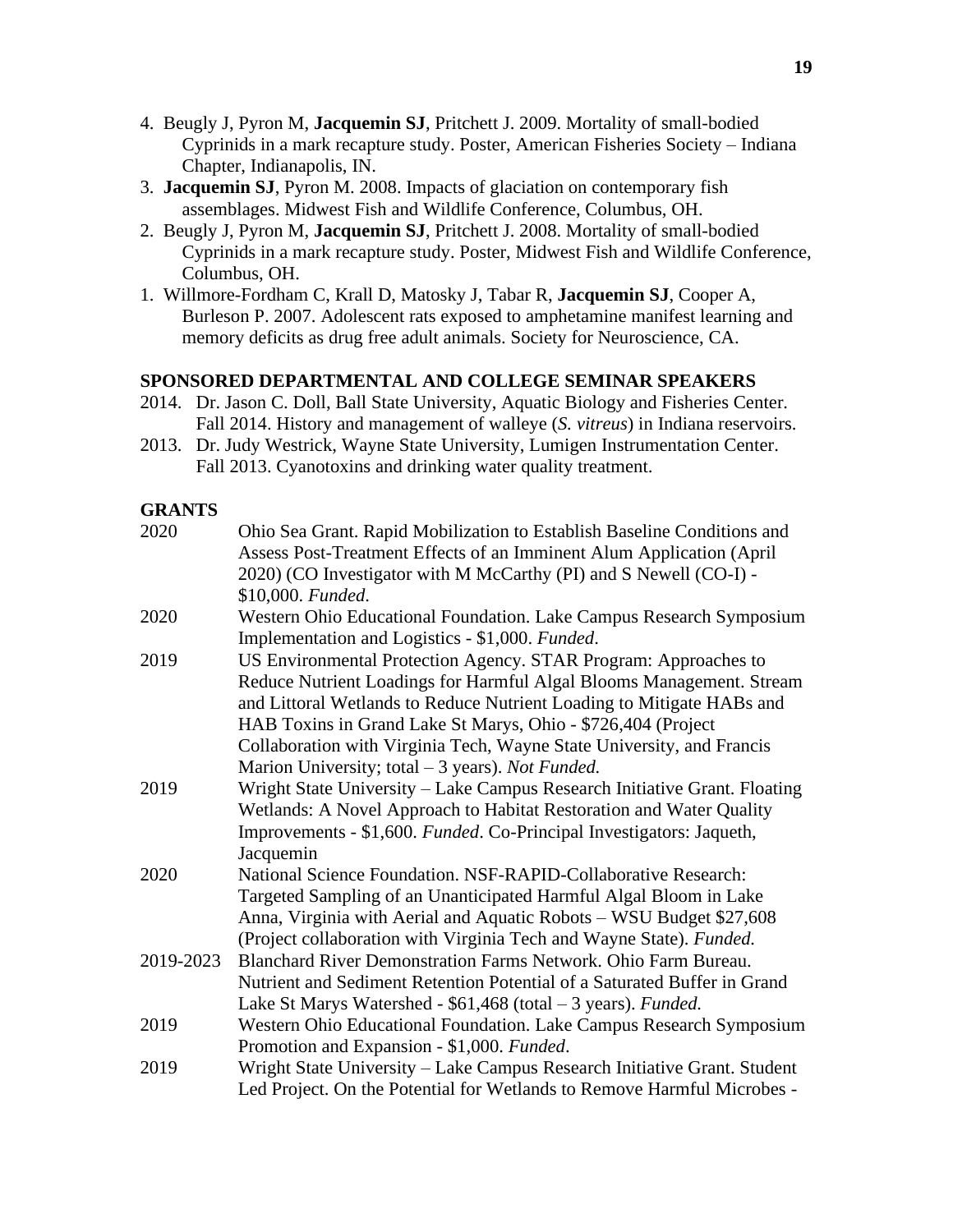|           | \$500. Funded. Undergraduate Student Investigators: Axe, Kinney, Ewing,     |
|-----------|-----------------------------------------------------------------------------|
|           | Schmersal, Danylchuk, Jacquemin (Advisor).                                  |
| 2018      | Wright State University - Lake Campus Research Initiative Grant. Design     |
|           | and Development of a Customizable and Low-Cost Water Quality                |
|           | Monitoring Platform for Grand Lake St. Marys - \$2,000. Funded. Co-         |
|           | Principal Investigators: Wang, Hance, Johnson, Attariani, Jacquemin.        |
| 2018      | CURES Pilot Project Program. Wayne State University. Collection of Fish     |
|           | Tissue from Grand Lake St Marys Fish Assemblage to Test for Microcystin     |
|           | Accumulation - \$5,471 (total - 1 year). Funded. Collaborators include Judy |
|           | Westrick (Director of Wayne State Lumigen Institute).                       |
| 2017-2021 | St. Marys Community Foundation. Non-profit. Nutrient and Sediment           |
|           | Retention Potential of Treatment Trains in the Grand Lake St Marys          |
|           | Watershed. - \$147,320 (total - 5 years). Funded. Collaborators include     |
|           | Theresa Dirksen (Mercer County Development Office).                         |
| 2017-2019 | Ohio EPA. Great Lakes Restoration Initiative (GLRI): Maumee River           |
|           | Sediment and Nutrient Reduction Project. Nutrient and Sediment Retention    |
|           | Potential by Controlled Pond and Riparian Tile Buffer Systems. - \$96,783   |
|           | (total - 3 years). R/ER-WRIGHT-FDSEDM14. Funded. Collaborators              |
|           | include Greg McGlinch (Ohio State University) and Theresa Dirksen           |
|           | (Mercer County Development Office).                                         |
| 2017      | Wright State University - Lake Campus Research Initiative Grant.            |
|           | Publication Expenses - \$1,823. Funded.                                     |
| 2017      | Wright State University - Lake Campus Research Initiative Grant.            |
|           | Publication Expenses - \$750 (*Graduate Student Publication). Funded.       |
| 2016      | Ohio Sea Grant. Swimming Performance of Great Lakes Minnows and             |
|           | Darters (PI) - \$15,964 (total including match). R/ER-119-PD. Funded.       |
| 2015      | Wright State Student Success Centered Mini Grant - Travel expenses for      |
|           | undergraduate presentation at 2016 Midwest Fish and Wildlife Conference -   |
|           | \$500 . Funded.                                                             |
| 2015      | Wright State Student Success Centered Mini Grant - Travel expenses for      |
|           | graduate presentation at 2016 Midwest Fish and Wildlife Conference - \$500. |
|           | Funded.                                                                     |
| 2015      | Ohio Department of Natural Resources Equipment Grant (Donation) –           |
|           | Smith-Root Electrofisher System (5.0GPP) Approximate Value \$10,000         |
| 2015      | Wright State University – Lake Campus Scholarly Publication Expenses        |
|           | Grant - \$1,560. Funded.                                                    |
| 2014      | Wright State University - Lake Campus Internal Student Research Grant -     |
|           | \$2,000. Flow chamber for swimming performance of Cyprinidae. Funded.       |
| 2014      | Wright State University - Lake Campus Internal Faculty Research Grant -     |
|           | \$1,000. Microscopy of small bodied Cyprinidae. Funded.                     |
| 2014      | EPA Proposal. Systems-Based Strategies to Improve the Nation's Ability to   |
|           | Plan and Respond to Water Scarcity and Drought Due to Climate Change.       |
|           | EPA-G2014ORDL1. WSU-LC Budget \$30,000. Submitted - Not Funded              |
| 2013      | Proposal to Sample and Quantify Macroinvertebrate and Fish Communities      |
|           | on Triad Mining, Inc. Properties (Co PI) - \$6,000                          |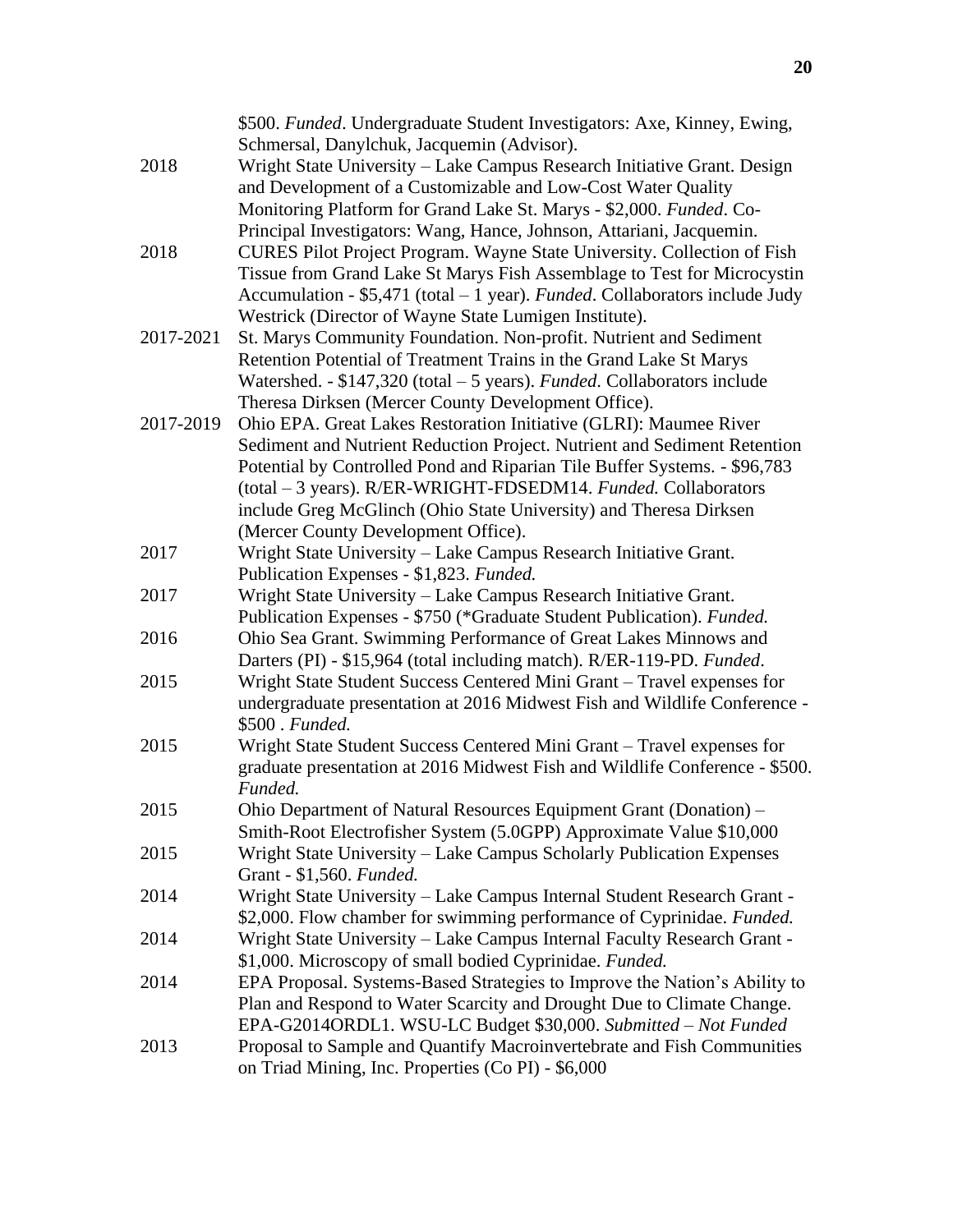| 2012      | National Geographic Society, Proposal to Quantify 'Variation in Head   |
|-----------|------------------------------------------------------------------------|
|           | Morphology and Body Condition of the Pacific Rattlesnake Crotalus      |
|           | oreganus with Varying Prey' (Co PI) - \$5,000 Submitted - not funded   |
| 2012      | Proposal to Sample and Quantify Macroinvertebrate and Fish Communities |
|           | on Triad Mining, Inc. Properties (Co PI) - \$5,000                     |
| 2011      | Proposal to Sample and Quantify Macroinvertebrate and Fish Communities |
|           | on Triad Mining, Inc. Properties (Co PI) - \$7,000                     |
| 2010      | Ball State University Internal Research Grant (PI) - \$750             |
| 2009      | Ball State University Internal Research Grant (PI) - \$500             |
| 2008      | Ball State University ASPIRE Research Grant (PI) - \$500               |
| 2004-2008 | Ohio Northern University Trustee Recognition Award                     |
|           |                                                                        |

### **SERVICE**

#### **UNIVERSITY**

*University Committees*

- 2014-present Research Council (Scholarship and Sponsored Research Comm)– Member
- 2020-2021 COVID 19 Return to Research University Sub-Committee-Member
- 2019-2020 Graduate Curriculum Member
- 2014-2020 Outside Interest Committee Member
- 2018 Provost Search Committee Member
- 2014-2017 Undergraduate Research Initiative Member
- *College Faculty Governance*

| 2013-present Lake Campus Faculty Senate - Member |  |  |  |  |  |  |
|--------------------------------------------------|--|--|--|--|--|--|
| 2010.2010                                        |  |  |  |  |  |  |

- 2018-2019 Lake Campus Faculty Senate President *President* (elected)
- 2017-2018 Lake Campus Faculty Senate President Elect *President Elect* (elected)
- 2014 Lake Campus Faculty Senate Secretary *Secretary* (elected)

## *College Committees*

| 2020       | Lake Instructor of Engineering Hiring Committee – Member              |
|------------|-----------------------------------------------------------------------|
| 2017       | Lake Senior Lecturer Promotion Committee – Member (appointed)         |
| 2016-2019  | Lake Campus Promotion and Tenure Committee – Member                   |
| 2016-2018  | Lake Campus Governance and Bylaws Committee – Chair                   |
| 2016       | Lake Campus Faculty Awards Committee - Chair                          |
| 2015-2016  | Lake Campus Space Committee (Ad-hoc) – Member                         |
| 2015       | Lake Campus Student Success Coordinator Hiring Committee – Member     |
| 2015       | Lake Campus Instructor (Nursing Educator) Hiring Committee – Member   |
| 2015       | Lake Campus Instructor (Biological Sciences) Hiring Committee - Chair |
|            | 2014-present Lake Campus Governance and Bylaws Committee – Member     |
| 2014-2015  | Lake Campus Research Assistant Hiring Committee – Chair               |
| 2014       | Lake Campus Commencement Committee – Member                           |
| 2014, 2019 | Lake Campus Commencement – Orator                                     |
| 2013-2014  | Lake Campus Curriculum Committee - Member                             |

*Campus Miscellaneous Service*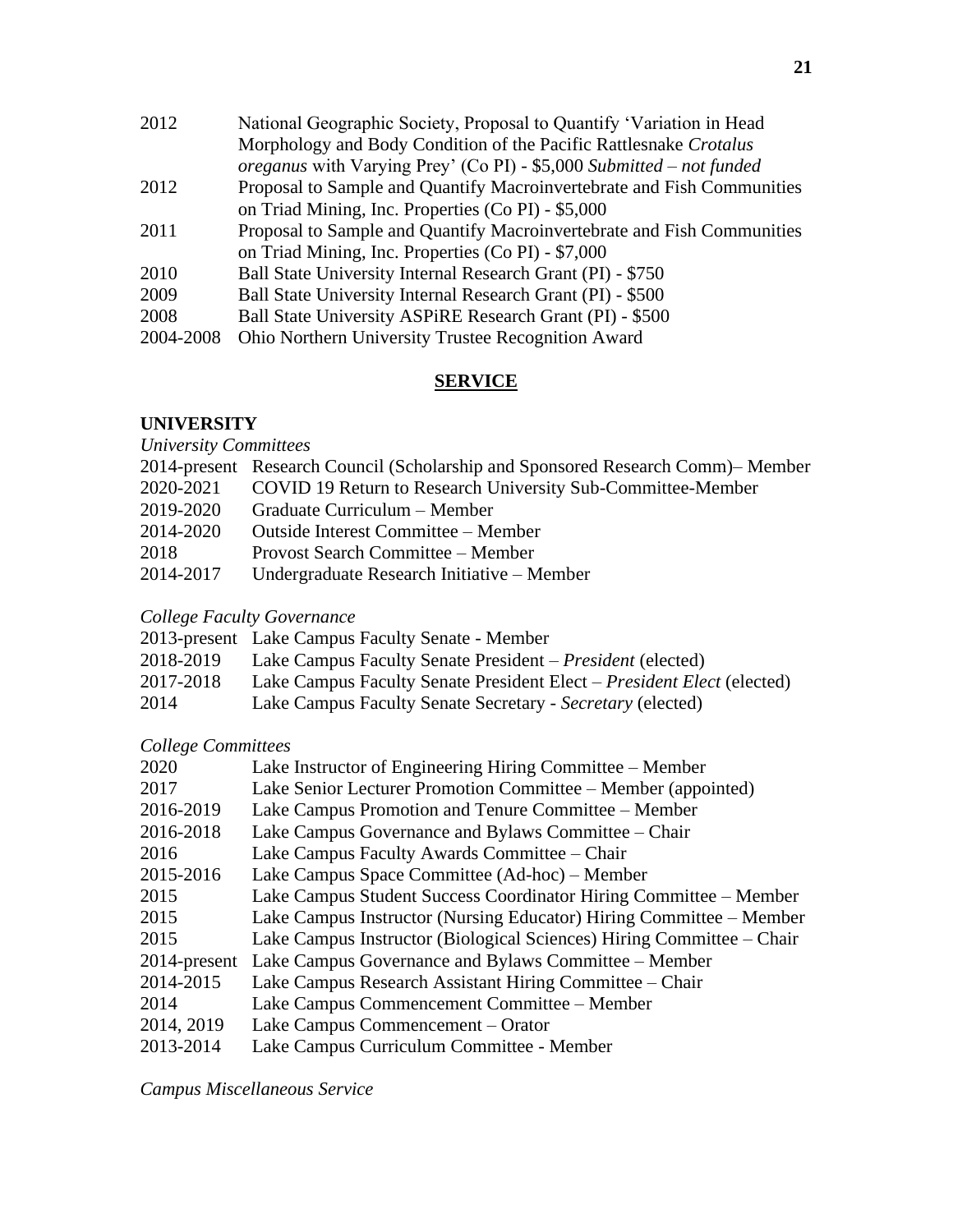2020 LakerStrong Calling Campaign – Participant (Responsibilities included reaching out to students to foster recruitment and retention efforts) 2016-2017 Agricultural and Water Quality Building Planning Committee – Member 2013-present Lake Campus Vertebrate and Invertebrate Museum – Curator (Responsibilities include maintenance and digitization of museum infrastructure and specimen inventory of neontological specimens)

#### *University Advertisement, Promotion, and Interviews*

- 2019 Article. Wright State Newsroom. *Lake Campus collaborates in water quality project that draws researchers from around the nation*. Article by Hannah.
- 2019 Interview. Wright State Newsroom. *Lake Campus wetlands expert Stephen Jacquemin meets with governor's group*. Article by Hannah.
- 2018 Article. Wright State Newsroom. *Lake Campus efforts to address water quality recognized by governor*. Article by Mihalek.
- 2018 Interview. Wright State Newsroom. *Wetlands system, water quality study focus of national attention on Lake Campus researchers*. Article by Hannah.
- 2016 Television Commercial. WSU Lake Campus Promotional Video. Recorded segments as part of local television advertisement for the campus.
- 2016 Graduate Student Interview Anthony Bell, M.Sc. Wright State Newsroom. *Reel Happiness*: *Wright State Graduate Student Anthony Bell Combines Aquatic Research with Championship Fishing*. Article by Hannah.
- 2015 Interview. Wright State University. Presidential Award for Faculty Excellence Interview and Newsroom Article.
- 2014 Interview. Wright State Newsroom. *Fishing Expedition: Biologist Stephen Jacquemin brings worldly experience to quest for new generation of nature lovers*. Article by Hannah.
- 2014 Media Recording. WSU Lake Campus Student Orientation Video. Recorded segment pertaining to student responsibility for student orientation.
- 2013 Media Recording. WSU Lake Campus Fall Radio Announcements. Recorded campus promotional segments for broadcast on Ohio radio.

# **STUDENT ORGANIZATION ADVISEMENT**

2013-2015 Co-Founder and Advisor. **Natural Sciences Society.** Club includes ~8-16 students at any time. Past club activities have included hosting speakers, field techniques demos, museum visits, and community outreach.

# **PROFESSIONAL**

*Professional Societal Leadership Positions*

- 2017-2020 Transforming Drainage Project. Saturated Buffer and Drainage Water Recycling Technical Committee Member and Local Site Coordinator
- 2011-2017 Indiana American Fisheries Society. River and Streams Technical Committee – Chair

#### *Professional Conference Development*

2015 Wright State Student Success Symposium. Session Volunteer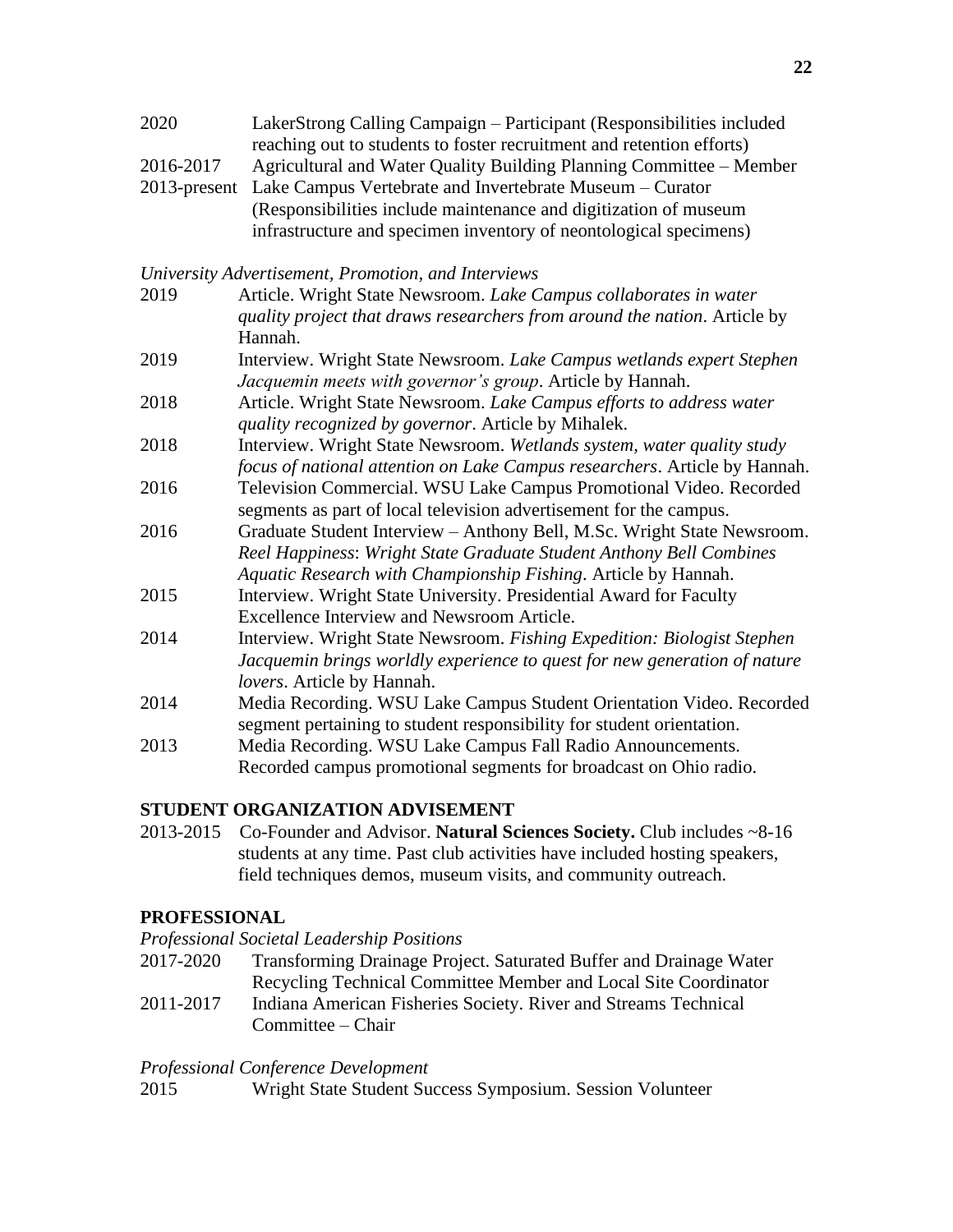- 2015 Midwest Fish and Wildlife Conference. Session Volunteer
- 2010-2015 Indiana American Fisheries Society. Session Volunteer

#### *Invited Textbook Reviewer*

2017. McGraw-Hill - Ecology: Global Insights and Investigations (P. Stiling, Author)

*Invited Database Information System Reviewer* 

2021. National Oceanic and Atmospheric Administration. Great Lake Aquatic Nonindigenous Species Information System (GLANSIS). *Elimia livescens*.

*Invited Journal Article Reviewer (# denotes total manuscripts reviewed over years)* American Midland Naturalist, 2011-2015 (5); Annales Zoologici Fennici, 2016 (2); Aquatic Sciences, 2018 (2); Biological Journal of the Linnean Society, 2011, 2013 (3); Ecology and Evolution, 2017-2018 (3); Ecology of Freshwater Fish, 2010, 2014- 2015 (4); Environmental Biology of Fishes, 2010 (1); Environmental Monitoring and Assessment, 2018 (1); Evolutionary Ecology, 2014 (1); Fisheries, 2016 (1); Fisheries Science, 2017 (1); Freshwater Science, 2015-2016, 2018 (6); Global Change Biology, 2011 (1); Hydrobiologia, 2014-2015, 2020 (3); Hydrological Sciences Journal, 2017 (1); Journal of Biogeography, 2010, 2013, 2016-2017 (4); Journal of Freshwater Ecology, 2020 (1); Journal of the Arkansas Academy of Science, 2014 (1); Journal of the Pennsylvania Academy of Science, 2018, 2020 (2); Journal of Vertebrate Paleontology, 2019 (2); North American Journal of Fisheries Management, 2017- 2018 (2); PLOS ONE, 2014 (1); Proceedings of the Indiana Academy of Sciences, 2019 (1); The Ohio Journal of Science, 2016, 2018-2019 (7); Transactions of the American Fisheries Society, 2019 (1); The Prairie Naturalist, 2019 (1); Zoologica Scripta, 2020 (1).

#### *Invited Grant Review Panel Member*

National Geographic Society, 2012 (1 Grant Proposal) Ohio Water Resources Center, 2020 (1 Grant Proposal)

*Invited Outside University Promotion and Tenure Evaluations* 2019. Ohio University – Lancaster Regional Campus. Promotion and Tenure Committee

#### *Invited Professional Panel Participant*

- 2020. Lake Erie Nutrient Pollution Science Discussion. Joint meeting with several members of academia, non-governmental agencies, Ohio State Directors (DNR, ODA, EPA) to discuss status of Lake Erie eutrophication and solutions.
- 2019. Lake Erie Nutrient Pollution Science Discussion. Joint meeting with several members of academia, non-governmental agencies, Ohio State Directors (DNR, ODA, EPA), and the State Governor (M. DeWine) to discuss status of Lake Erie eutrophication and solutions. Governor's Residence (Columbus, OH).
- 2018. Ecological Engineering of Sustainable Landscapes to Protect Downstream Aquatic Ecosystems. Joint panel discussion with members of academia and agencies to discuss science and policy making decisions surrounding nutrient loading. NALMS Meeting (Cincinnati, OH).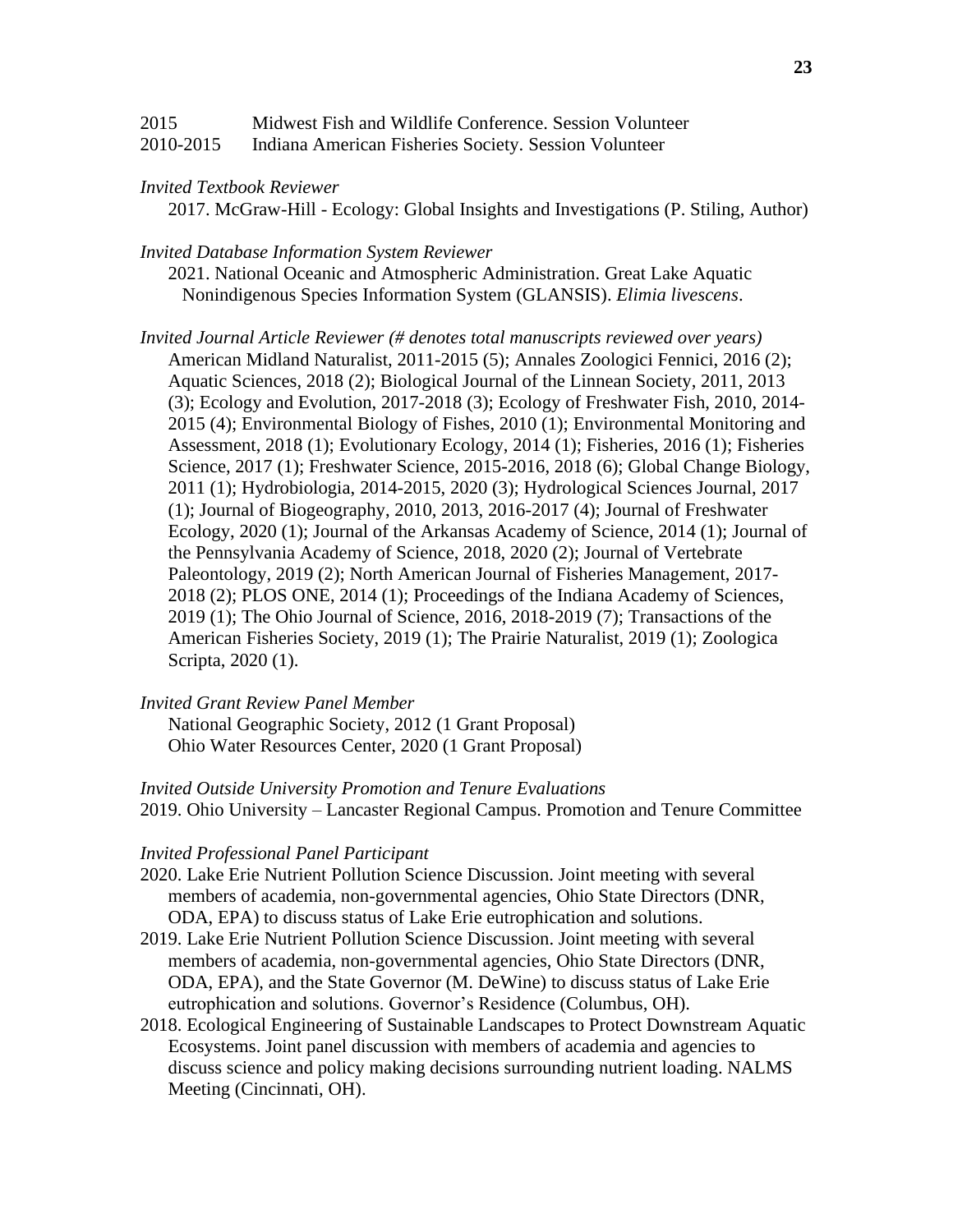#### **COMMUNITY AND PUBLIC OUTREACH**

*Activities and Events*

- 2021 Invited Speaker. Lake Improvement Association (Celina, OH). 'Water Quality Updates in the Grand Lake St Marys Watershed'
- 2020 Invited Speaker. Lake Improvement Association (Celina, OH). 'Water Quality Updates in the Grand Lake St Marys Watershed'
- 2020 Invited Speaker. Beaver Creek Wetlands Association. Annual Meeting (Dayton OH). 'Wetland Restoration and Grand Lake St Marys Water Quality' *Shifted to Online Presentation Due to COVID-19 Pandemic.*
- 2020 Raider Biologists Protect Ohio Waterways. Featuring David Nolin and Stephen Jacquemin. Sponsor: Friends of Wright State University Libraries. 'Freshwater Conservation for the Future'. *Event Cancelled Due to COVID-19 Pandemic.*
- 2019 Invited Speaker and Natural Resource Expert. St Marys Middle School (St Marys, OH). 'Regional Water Quality Improvements Around Grand Lake St Marys'.
- 2019 Guide and Speaker. 'Importance of the Environment'. Darke County Ohio Scouts of American Group Visiting WSU Lake Campus.
- 2019 Invited Speaker. Rotary Club Meeting (St Marys, OH). 'Water Quality in Grand Lake and the Importance of Wetlands'.
- 2019 Natural Resources Guide and Speaker. Bethany School (Cincinnati, OH). 'Tour of Water Quality Improvements Around Grand Lake St Marys'.
- 2019 Natural Resources Content Expert. Ohio Envirothon (Soil and Water Conservation District – Area IV). 'Water Resource Management'.
- 2019 Invited Speaker. Lake Improvement Association (Celina, OH). 'Water Quality Updates in the Grand Lake St Marys Watershed'.
- 2019 Natural Resources Guide and Speaker. Local Mercer County Fairgrounds Ripple Project. 'Tour of Water Quality Improvements Around Grand Lake St Marys'.
- 2019 Invited Speaker. Rotary Club Meeting (Wapakoneta, OH). 'Improving Water Quality in Grand Lake'.
- 2019 Invited Speaker. 'Changes, Improvements, and a Path Towards Improved Water Quality in Grand Lake St Marys'. Fertilizer Recertification Program. Ohio State University Extension. Two Part Speaking Series – January and March 2019.
- 2018 Invited Speaker. 'Emerging Technology for Improving the Environment'. New York FFA Group Visiting WSU Lake Campus.
- 2018 Content Expert and Volunteer. Shelby County Ohio Pioneer Days (Shelby Co, OH). Provided materials and activities - 'Wetlands: Past and Present' – for event.
- 2018 Site Host and Invited Speaker. Our Land, Our Water, 2018 Farm Tour (Celina, OH). 'Lake Campus Water Quality Research Lab'.
- 2018 Invited Speaker. Lake Improvement Association (Celina, OH). 'Water Quality Updates in the Grand Lake St. Marys Watershed'.
- 2018 Invited Speaker. Soil and Water Conservation District (Mercer Co., OH) Ag Breakfast. 'Emerging Watershed Based Conservation Practices and their Potential to Mitigate Nutrient Runoff'.
- 2018 Event Organizer (with G. McGlinch and T. Dirksen). Ohio Farm Bureau Grand Lake Water Quality Tour.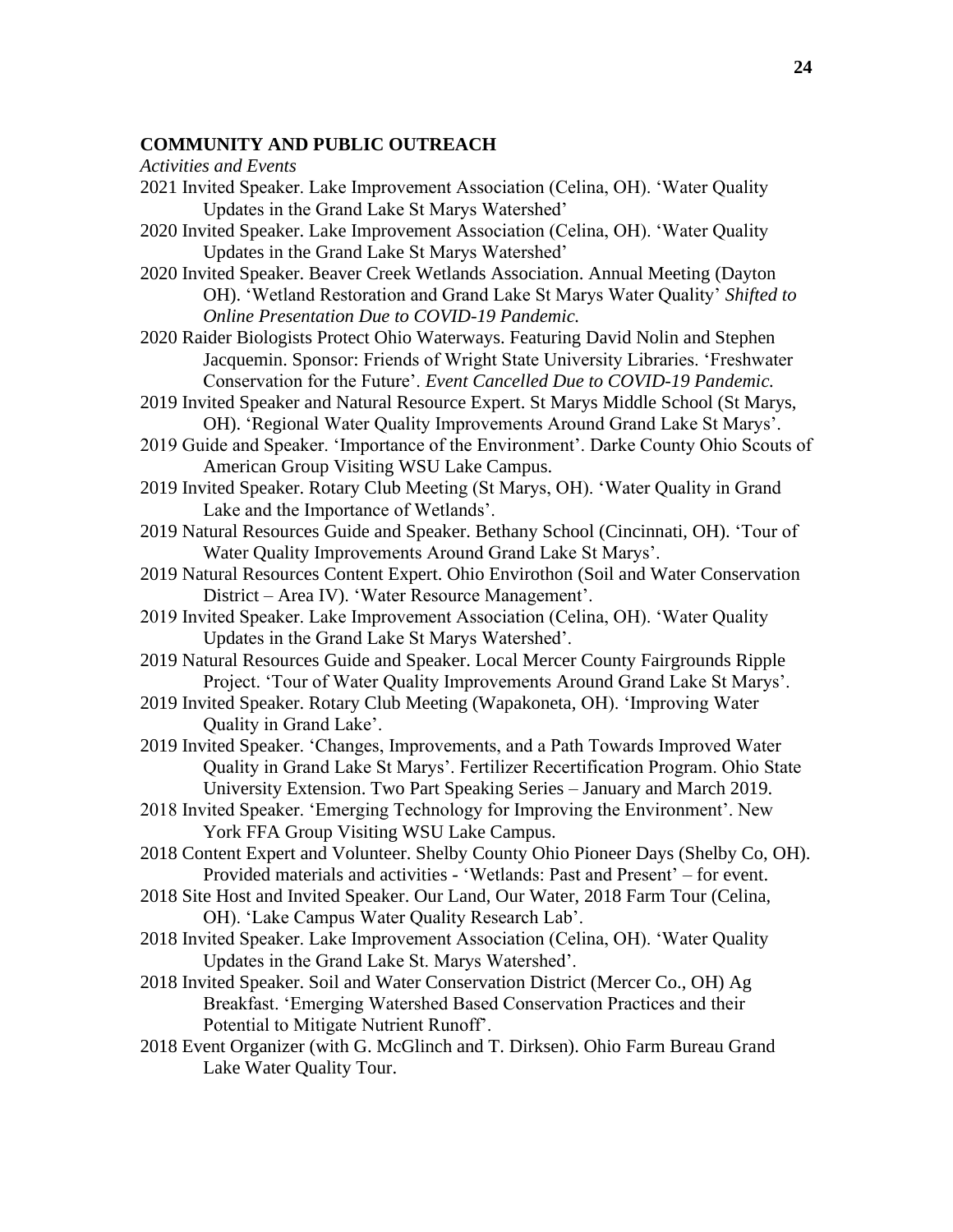- 2018 Invited Speaker. Rotary Club Meeting (St. Marys, OH). 'Water Quality Overview of Grand Lake St. Marys Watershed'.
- 2018 Lake Campus Open House Speaker (Celina, OH). 'Life at the Lake: Advice for Students from the Faculty Perspective'.
- 2018 Invited Speaker. Anna Young Farmers Meeting (Anna, OH). 'Water Quality Regulations…Are They Working?'.
- 2018 Invited Speaker. Ag Solutions Meeting (Celina, OH). 'Nutrient Removal Potential of Grand Lake St Marys Constructed Wetlands'.
- 2017 Invited Speaker. Rotary Club Meeting (Celina, OH). 'Water Quality Conservation Practices in Grand Lake St. Marys Watershed'.
- 2017 Invited Speaker. Lake Improvement Association (Celina, OH). 'Water Quality Initiatives and Improvements in the Grand Lake St. Marys Watershed'.
- 2017 Invited Speaker. Our Land, Our Water, 2017 Farm Tour (Celina, OH). 'Regional Water Quality Initiatives in the Grand Lake St. Marys and Lake Erie Basins'.
- 2017 Invited Speaker. Rotary Club Meeting (Celina, OH). 'Water Quality Changes and Shifts in Grand Lake St. Marys Watershed over the Past Decade'.
- 2017 Invited Speaker. Ag Solutions Meeting (Celina, OH). 'Changes in Water Quality of Grand Lake St Marys Watershed Following Implementation of a Manure Application Ban'.
- 2016-2017 Content Expert and Museum Loan Curator. District FFA Meeting (*Agricultural Education*), Topic Area: Freshwater Fish Identification (NW Ohio)
- 2016-2017 Volunteer Judge. Mercer & Auglaize Counties Science Fair (OH District 6)
- 2016 Volunteer Reviewer Content Expert Secondary Level Students Biological Sciences Inventory (S-CBI) (Ohio State University sponsored project)
- 2015 Bring Our Daughter & Sons to Work Day Presentation Organized field trip to Grand Lake St. Mary's and demonstrated fish collection methods while explaining the importance of water quality to the attending youth (Celina, Ohio)
- 2014 Career Exploration Day Speaker Biology career speaker for high school students interested in pursuing life sciences (Wright State– Lake Campus, Ohio)
- 2014 Saint Christopher School (Vandalia, Ohio) Presentation Ms. Michael's third grade class day on reptile diversity. Included classroom demonstrations and discussions with field trip to Aullwood Audubon Center (Dayton, Ohio)
- 2014 Invited Participant and Activity Judge District FFA Meeting (*Agricultural Education*), Topic Area: Freshwater Fish Identification (NW Ohio)
- 2011 Community Organizer and Volunteer Girl Scouts of America Explore Science Day! (Ball State University, Indiana)
- 2010 Community Speaker 'Exploring Biological Diversity in the White River' (Muncie, Indiana)
- 2009-2013 Committee Judge East Central Indiana Regional Science Fair
- 2006 U.S. Fish and Wildlife Service Volunteer Southeastern Region Okefenokee National Wildlife Refuge, Georgia – Organized outreach activities such as fish identification workshops, guided interpretation of environmental and cultural history, museum display creation, summer camp counselor, and visitor service duties. 500 Volunteer Hour Award Recipient

*Media and Press Coverage*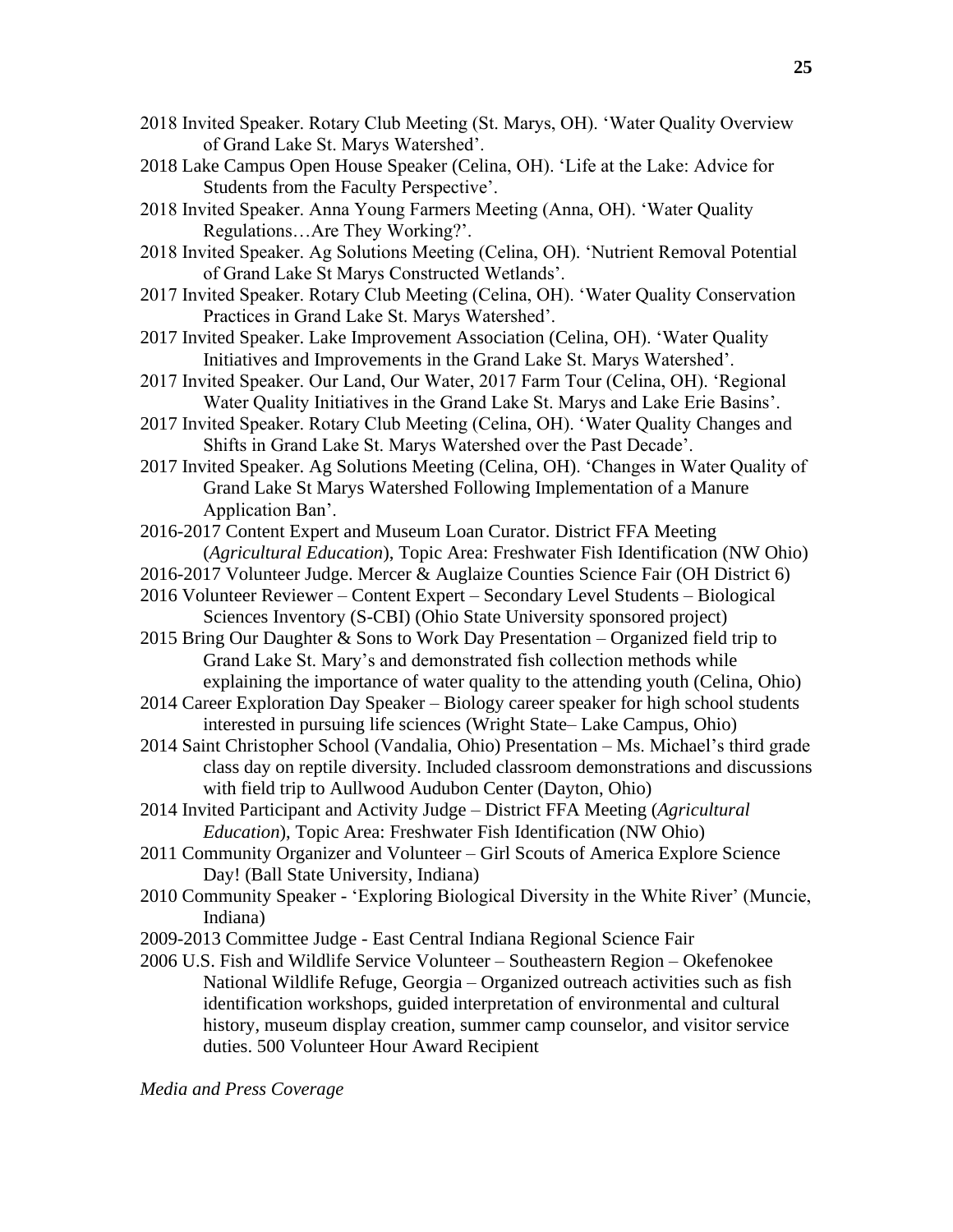- 2020 'New Practices to Improve Water Quality at Work in Mercer County'. Ohio's Country Journal. September 16, 2020.
- 2020 'Saturated Buffer Research Tests Nutrient Relocation'. Ohio's Country Journal (Video Report). August 24, 2020.
- 2020 'West Beach Gets Floating Experiment: Officials Hope Wetlands Stanch Blue-Green Algae'. The Daily Standard. Celina, Ohio Newspaper. July 29, 2020.
- 2019 'Grand Lake St. Marys Water Quality Makes Progress, but more Efforts Needed'. Your Hometown Stations (Fox, CBS, NBC, ABC). December 4, 2019.
- 2019 'Lake Cleanup Attracts Attention'. The Daily Standard. Celina, Ohio Newspaper. November 7, 2019.
- 2019 'As Green Algae Forces Beaches to Close, Ohio Lake Offers Hope'. The Wall Street Journal. September 18, 2019.
- 2019 'Grand Lake St. Marys Sees Seven Year Low in Bacteria Levels'. Your Hometown Stations (Fox, CBS, NBC, ABC). August 3, 2019.
- 2019 'Experts Warn Against Toxic Algae Ahead of July  $4<sup>th</sup>$  Holiday'. Fox 45 Now, ABC 22 Now. Dayton, Ohio Television News Networks. July 2, 2019.
- 2019 'Toxin Levels Still High at Grand Lake St. Marys'. Fox 45 Now, ABC 22 Now. Dayton, Ohio Television News Networks. May 2, 2019.
- 2018 'Grand Lake St. Marys Management Practices Improving Water Quality'. Environmental Monitor. Published by Fondriest. June 8, 2018.
- 2018 'Expert Sees Promise in Curbing Algae'. The Daily Standard. Celina, Ohio Newspaper. August 3, 2018.
- 2018 'Sediment and Nutrient Loading Progress Being Made in Grand Lake St Marys'. Ohio's Country Journal. May 28, 2018.
- 2017 Grand Lake St. Marys Media Day. Attended by Dayton Daily, Daily Standard, Evening Leader, and media affiliates of Fox, CBS, and NBC. December 7, 2017.
- 2017 'A Fish that Everyone Carps About'. The Daily Standard. Celina, Ohio Newspaper. September 23, 2017.
- 2017 'Local Project Tests New System Designed to Curb Farm Runoff'. The Daily Standard. Celina, Ohio Newspaper. July 29, 2017.
- 2017 'Experts Say Years are Needed to Restore Grand Lake St. Marys'. Fox45Now. Dayton, Ohio Television News Networks. July 20, 2017.
- 2017 'Cleaning Up Grand Lake St Marys'. Your Hometown Stations (Fox, CBS, NBC, ABC). Lima, Ohio Television News Networks. July 16, 2017.
- 2017 'Manure Data Shows Ban Results Promising'. The Evening Leader. St. Marys, Ohio Newspaper. July 11, 2017.
- 2017 'Data Reveal Winter Manure Application Ban Reduces Runoff'. The Daily Standard. Celina, Ohio Newspaper. July 11, 2017.
- 2016 'Students Kick Off Fish Study'. The Evening Leader. St. Marys, Ohio Newspaper. July 1, 2016.
- 2016 'Campus Snags Fish Study Grant'. The Daily Standard. Celina, Ohio Newspaper. July 6, 2016.

# *Community Organizations and Memberships*

2016-present Lake Restoration Committee. Volunteer Member